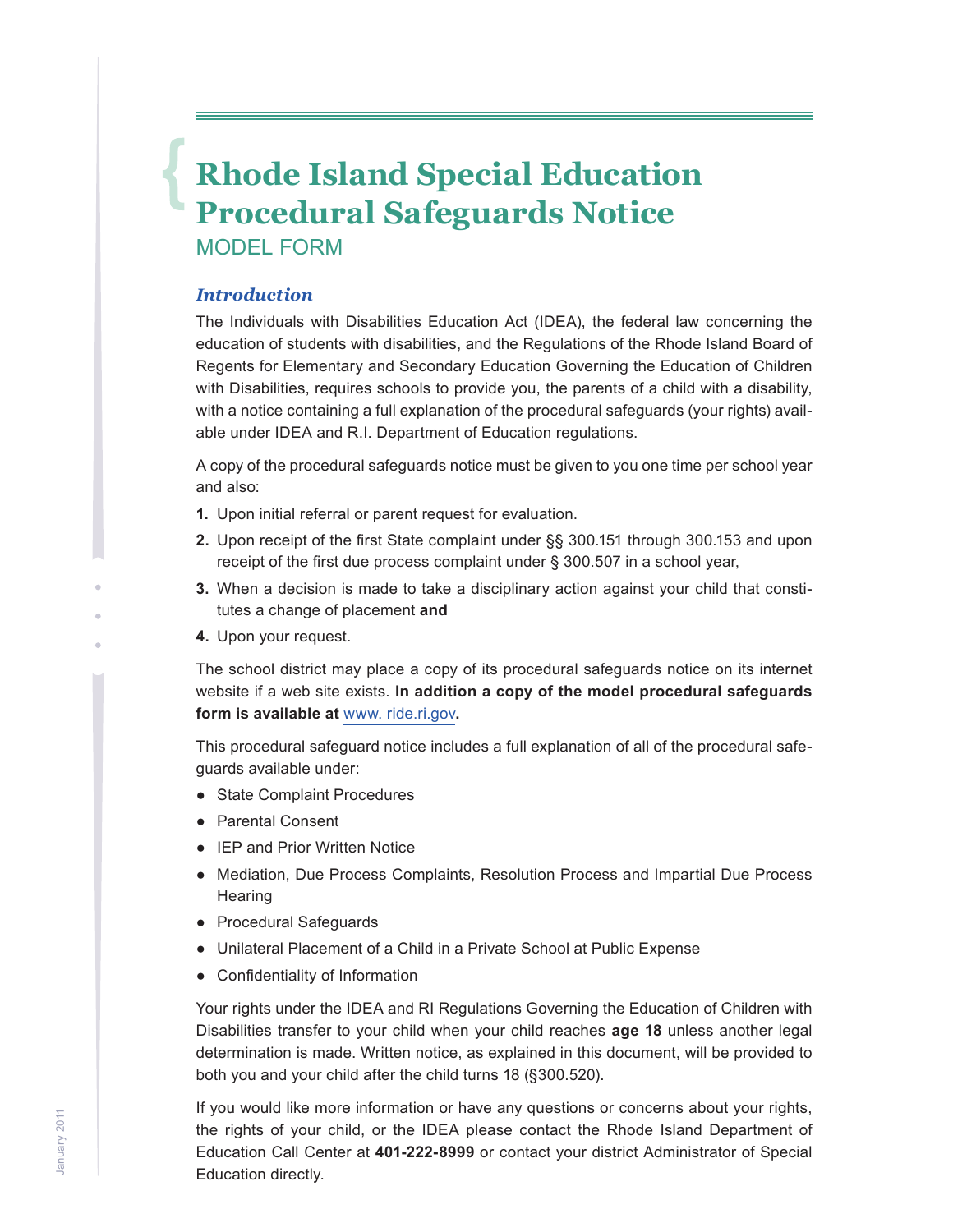# Table of Contents

| Consent For Disclosure of Personally Identifiable Information 14 |  |
|------------------------------------------------------------------|--|
|                                                                  |  |
|                                                                  |  |
|                                                                  |  |
| Difference Between Due Process Hearing Complaint and State       |  |
|                                                                  |  |
|                                                                  |  |
|                                                                  |  |
|                                                                  |  |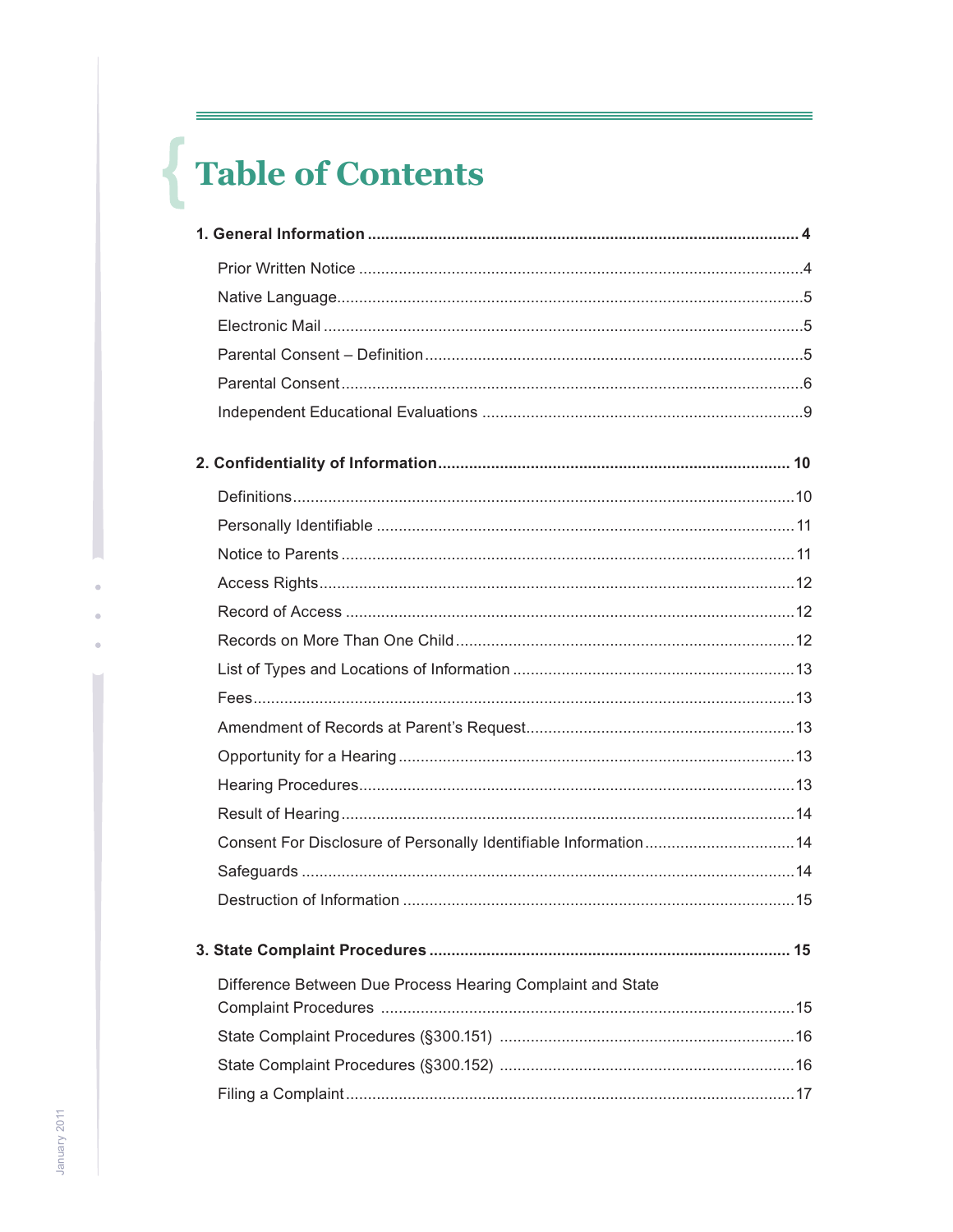| Civil Actions, Including the Time Period in Which to File Those Actions28 |  |
|---------------------------------------------------------------------------|--|
| The Child's Placement While the Due Process Complaint and Hearing         |  |
|                                                                           |  |
|                                                                           |  |
|                                                                           |  |
|                                                                           |  |
|                                                                           |  |
|                                                                           |  |
|                                                                           |  |
|                                                                           |  |
| Protections for Children Not Yet Eligible for Special Education and       |  |
|                                                                           |  |
| Referral to and Action by Law Enforcement and Judicial Authorities 38     |  |
| 8. Requirements for Unilateral Placement by Parents of Children in        |  |
|                                                                           |  |
|                                                                           |  |
|                                                                           |  |
|                                                                           |  |
|                                                                           |  |
|                                                                           |  |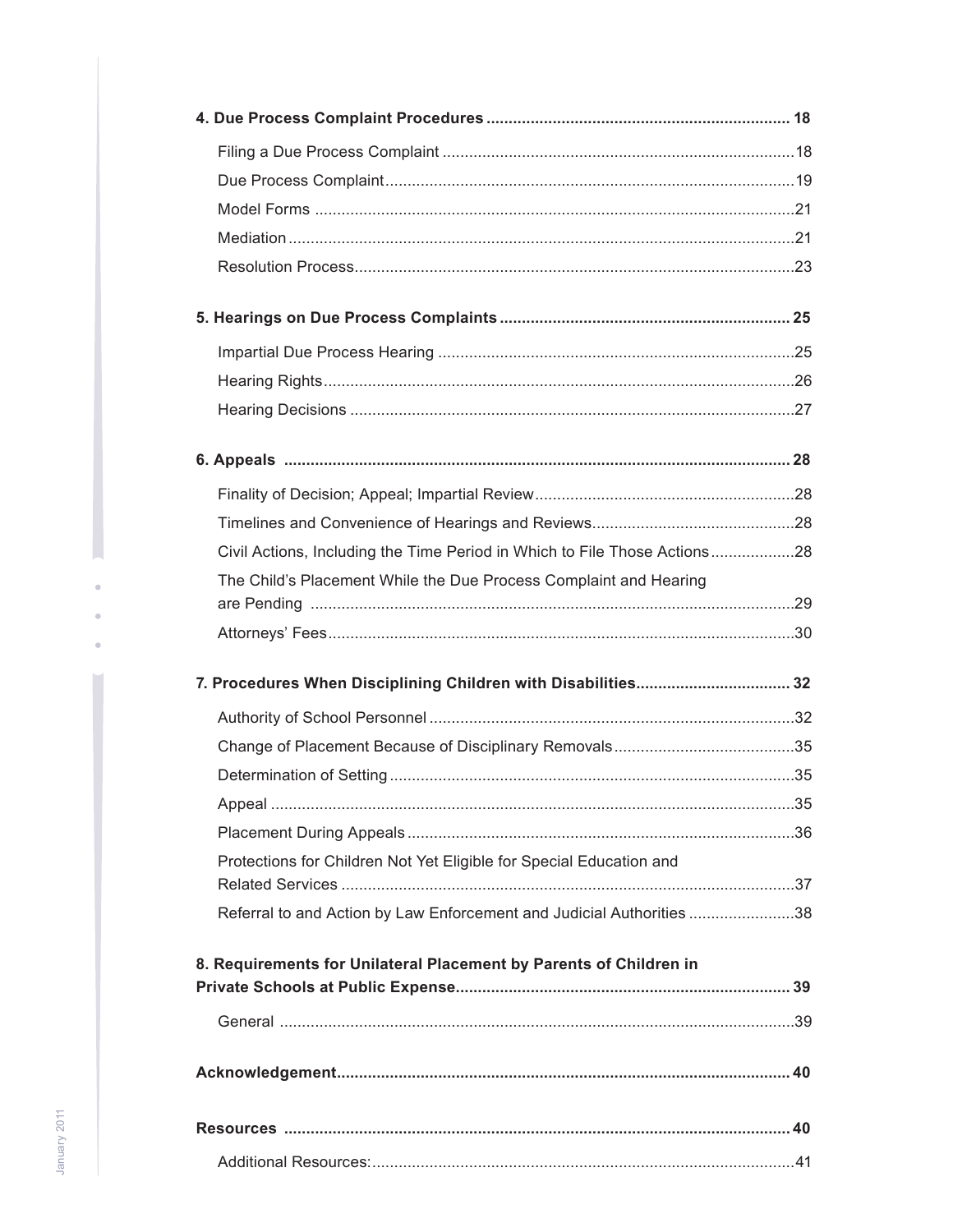## <span id="page-3-0"></span>**1. General Information**

## **Prior Written Notice**

RHODE ISLAND REGULATIONS §300.503

### **Notice**

Your school district must provide written notice to you within a reasonable time, 10 school days, before:

- **1.** Proposing to initiate or to change the identification, evaluation, or educational placement of your child, or the provision of a free appropriate public education (FAPE) to your child; **or**
- **2.** Refusing to initiate or to change the identification, evaluation, or educational placement of your child, or the provision of FAPE to your child.

#### *Content of notice*

The written notice must:

- **1.** Describe the action that your school district proposes or refuses to take;
- **2.** Explain why your school district is proposing or refusing to take the action;
- **3.** Describe each evaluation procedure, assessment, record, or report your school district used in deciding to propose or refuse the action;
- **4.** Include a statement that you have protections under the procedural safeguards provisions in Part B of the IDEA;
- **5.** Inform you how to obtain a description of the procedural safeguards if the action that your school district is proposing or refusing is not an initial referral for evaluation;
- **6.** Include resources for you to contact for assistance in understanding Part B of the IDEA;
- **7.** Describe any other options that your child's individualized education program (IEP) Team considered and the reasons why those options were rejected; **and**
- **8.** Provide a description of other reasons why your school district proposed or refused the action.

#### *Notice in understandable language*

The notice must be:

- **1.** Written in language understandable to the general public; **and**
- **2.** Provided in your native language or other mode of communication you use, unless it is clearly not feasible to do so.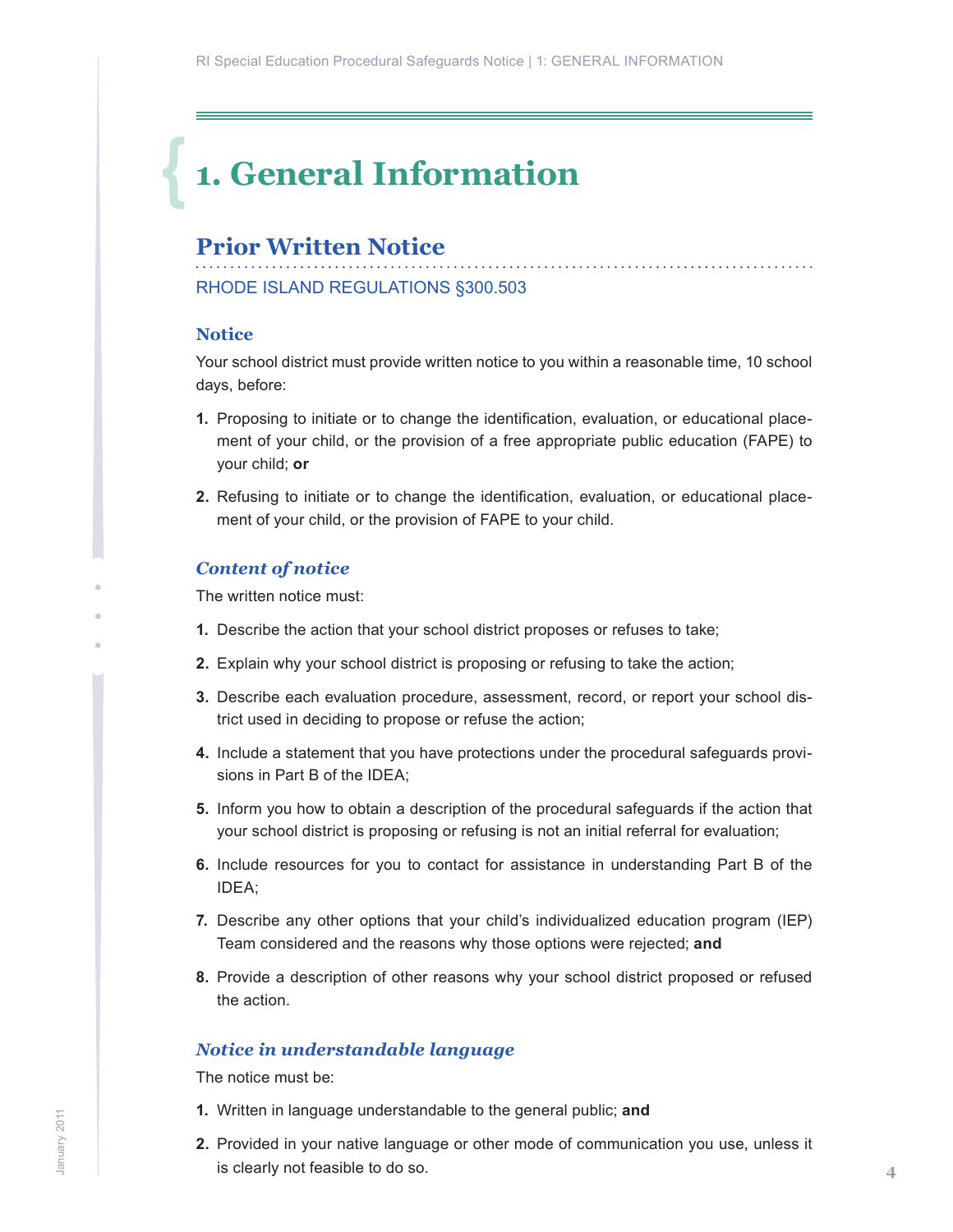<span id="page-4-0"></span>If your native language or other mode of communication is not a written language, your school district must ensure that:

- **1.** The notice is translated for you orally in your native language or by other means in your native language, or other mode of communication;
- **2.** You understand the content of the notice; **and**
- **3.** There is written evidence that the requirements in paragraphs 1 and 2 have been met.

## **Native Language**

## RHODE ISLAND REGULATIONS §300.29

*Native language*, when used with respect to an individual who has limited English proficiency, means the following:

- **1.** The language normally used by that person, or, in the case of a child, the language normally used by the child's parents;
- **2.** In all direct contact with a child (including evaluation of the child), the language normally used by the child in the home or learning environment.

For a person with deafness or blindness, or for a person with no written language, the mode of communication is what the person normally uses (such as sign language, Braille, or oral communication).

## **Electronic Mail**

#### RHODE ISLAND REGULATIONS §300.505

If your school district offers parents the choice of receiving documents by e-mail, you may choose to receive the following by e-mail:

- **1.** Prior written notice;
- **2.** Procedural safeguards notice; **and**
- **3.** Notices related to a due process complaint.

## **Parental Consent – Definition**

RHODE ISLAND REGULATIONS §300.9

#### *Consent*

*Consent* means:

**1.** You have been fully informed in your native language or other mode of communication (such as sign language, Braille, or oral communication) of all information about the action for which you are giving consent.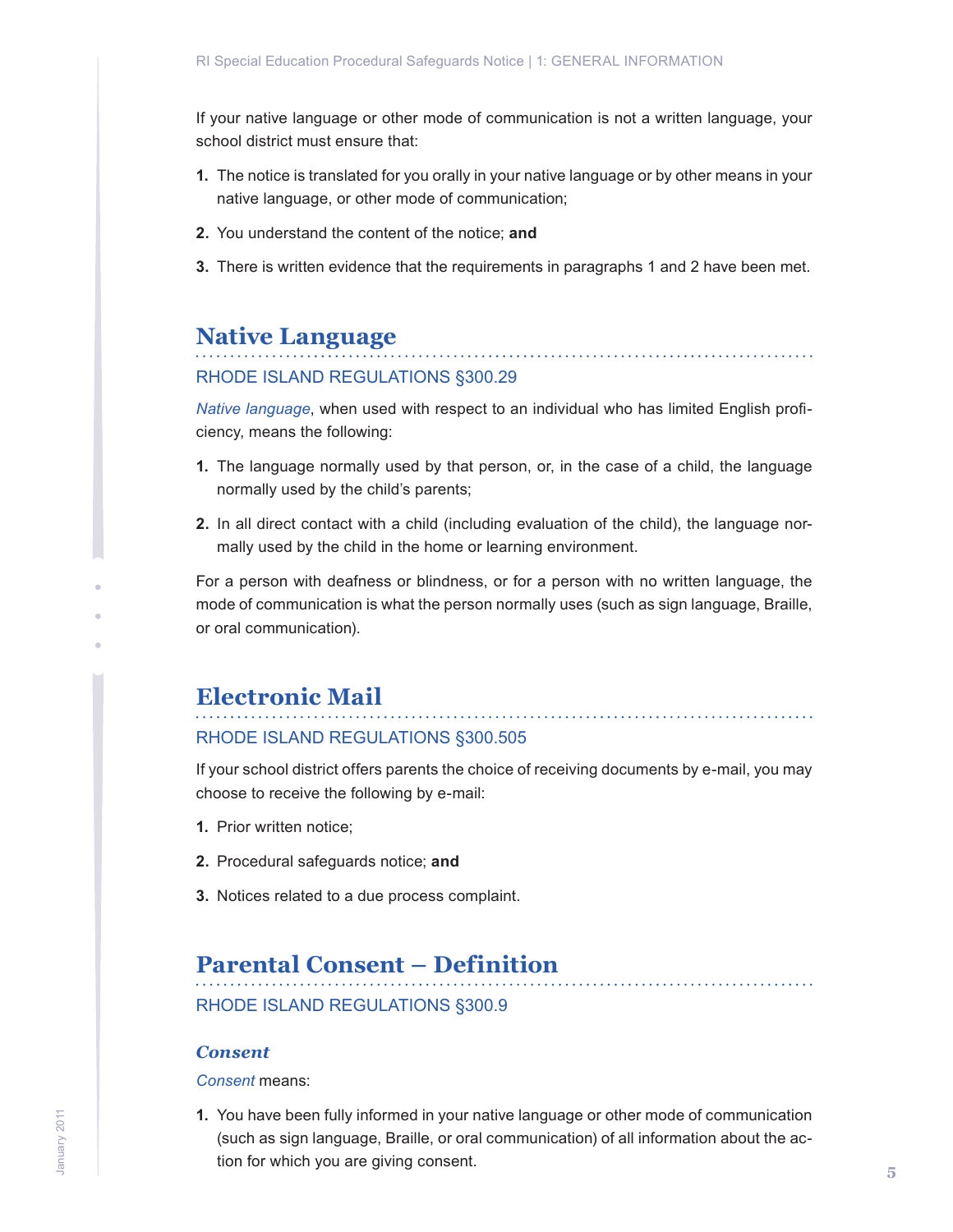- <span id="page-5-0"></span>**2.** You understand and agree in writing to that action, and the consent describes that action and lists the records (if any) that will be released and to whom; **and**
- **3.** You understand that the consent is voluntary on your part and you may withdraw your consent at anytime.

If you wish to revoke (cancel) your consent after your child has begun receiving special education and related services, you must do so in writing. Your withdrawal of consent does not negate (undo) an action that has occurred after you gave your consent and before you withdrew it. In addition, the school district is not required to amend (change) your child's education records to remove any references that your child received special education or related services after your withdrawal of consent.

## **Parental Consent** (Please see definition of Consent above) RHODE ISLAND REGULATIONS §300.300

#### *Consent for initial evaluation*

Your school district cannot conduct an initial evaluation of your child to determine whether your child is eligible under Part B of the IDEA to receive special education and related services without first providing you with prior written notice of the proposed action and obtaining your consent as described under the headings *Parental Consent – Definition, Prior Written Notice and Parental Consent.*

Your school district must make reasonable efforts to obtain your informed consent for an initial evaluation to decide whether your child is a child with a disability.

Your consent for initial evaluation does not mean that you have also given your consent for the school district to start providing special education and related services to your child.

Your school district may not use your refusal to consent to one service or activity related to the initial evaluation as a basis for denying you or your child any other service, benefit, or activity, unless another Part B requirement requires the school district to do so.

If your child is enrolled in public school or you are seeking to enroll your child in a public school and you have refused to provide consent or failed to respond to a request to provide consent for an initial evaluation, your school district may, but is not required to, seek to conduct an initial evaluation of your child by utilizing the Rhode Island Special Education mediation or due process complaint, resolution meeting, and impartial due process hearing procedures. Your school district will not violate its obligations to locate, identify and evaluate your child if it does not pursue an evaluation of your child in these circumstances.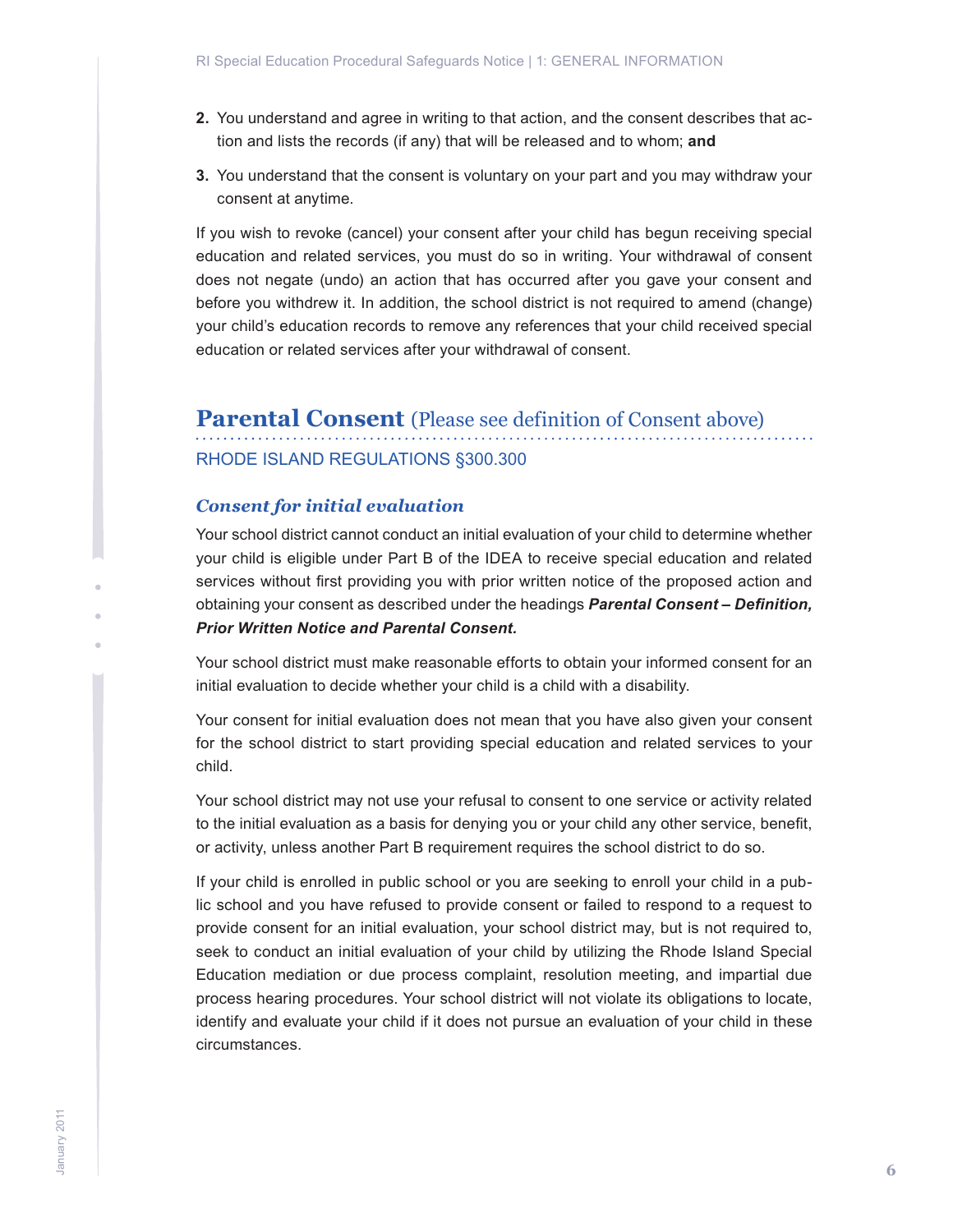## *Special rules for initial evaluation of wards of the State*

If a child is a ward of the State and is not living with his/her parent —

The school district does not need consent from the parent for an initial evaluation to determine if the child is a child with a disability if:

- **1.** Despite reasonable efforts to do so, the school district cannot find the child's parent;
- **2.** The rights of the parents have been terminated in accordance with State law; or
- **3.** A judge has assigned the right to make educational decisions to an individual other than the parent and that individual has provided consent for an initial evaluation.

*Ward of the State*, as used in the IDEA, means a child who, as determined by the State where the child lives, is:

- **1.** A foster child;
- **2.** Considered a ward of the State under State law; **or**
- **3.** In the custody of a public child welfare agency.

There is one exception; *Ward of the State* does not include a foster child who has a foster parent who meets the definition of *parent* as used in IDEA.

#### *Parental consent for services and revocation of parental consent*

Your school district must obtain your informed consent before providing special education and related services to your child for the first time.

The school district must make reasonable efforts to obtain your informed consent before providing special education and related services to your child for the first time.

If you do not respond to a request to provide your consent for your child to receive special education and related services for the first time, or if you refuse to give such consent, or later revoke (cancel) your consent in writing, your school district may not use the procedural safeguards (i.e., mediation, due process complaint, resolution meeting, or an impartial due process hearing) in order to obtain agreement or a ruling that the special education and related services (recommended by your child's IEP Team) may be provided to your child without your consent.

If you refuse to give your consent for your child to receive special education and related services for the first time, or if you do not respond to a request to provide such consent or later revoke (cancel) your consent in writing and the school district does not provide your child with the special education and related services for which is sought your consent, your district:

- **1.** Is not in violation of the requirement to make a free appropriate public education (FAPE) available to your child for its failure to provide those services to your child; **and**
- **2.** Is not required to have an individualized education program (IEP) meeting or develop an IEP for your child for the special education and related services for which your consent was requested.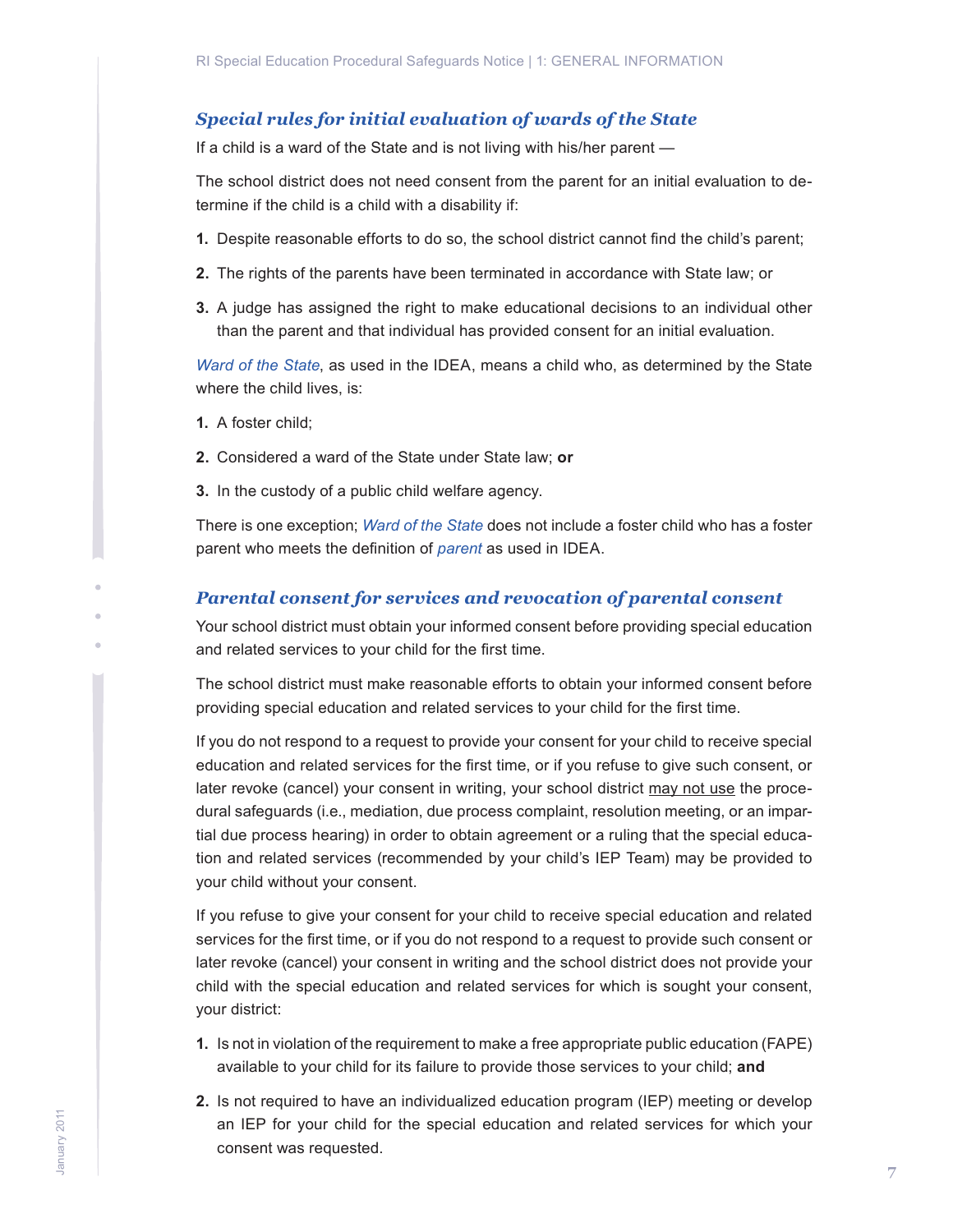If you revoke (cancel) your consent in writing at any point after your child is first provided special education and related services, then the school district may not continue to provide such services, but must provide you with prior written notice, as described under the heading Prior Written Notice, before discontinuing those services.

#### *Parental consent for reevaluations*

Your school district must obtain your informed consent before it reevaluates your child, unless your school district can demonstrate that:

- **1.** It took reasonable steps to obtain your consent for your child's reevaluation; **and**
- **2.** You did not respond.

If you refuse to consent to your child's reevaluation, the school district may, but is not required to, pursue your child's reevaluation by using the mediation, due process complaint, resolution meeting, and impartial due process hearing procedures to seek to override your refusal to consent to your child's reevaluation. As with initial evaluations, your school district does not violate its obligations under Part B of the IDEA if it declines to pursue the reevaluation in this manner.

#### *Documentation of reasonable efforts to obtain your consent*

Your school must maintain documentation of reasonable efforts to obtain parental consent for initial evaluations, to provide special education and related services for the first time, for reevaluation and to locate parents of wards of the State for initial evaluations. The documentation must include a record of the school district's attempts in these areas, such as:

- **1.** Detailed records of telephone calls made or attempted and the results of those calls;
- **2.** Copies of correspondence sent to the parents and any responses received; **and**
- **3.** Detailed records of visits made to your home or place of employment and the results of those visits.

### *Other consent requirements*

Your consent is not required before your school district may:

- **1.** Review existing data as part of your child's evaluation or a reevaluation; **or**
- **2.** Give your child a test or other evaluation that is given to all children unless, before that test or evaluation, consent is required from parents of all children.

If you have enrolled your child in a private school at your own expense or if you are home schooling your child, and you do not provide your consent for your child's initial evaluation or your child's reevaluation, or you fail to respond to a request to provide your consent, the school district may not use its dispute resolution procedures (i.e., mediation, due process complaint, resolution meeting, or an impartial due process hearing) and is not required to consider your child as eligible to receive equitable services (services made available to parentally-placed private school children with disabilities).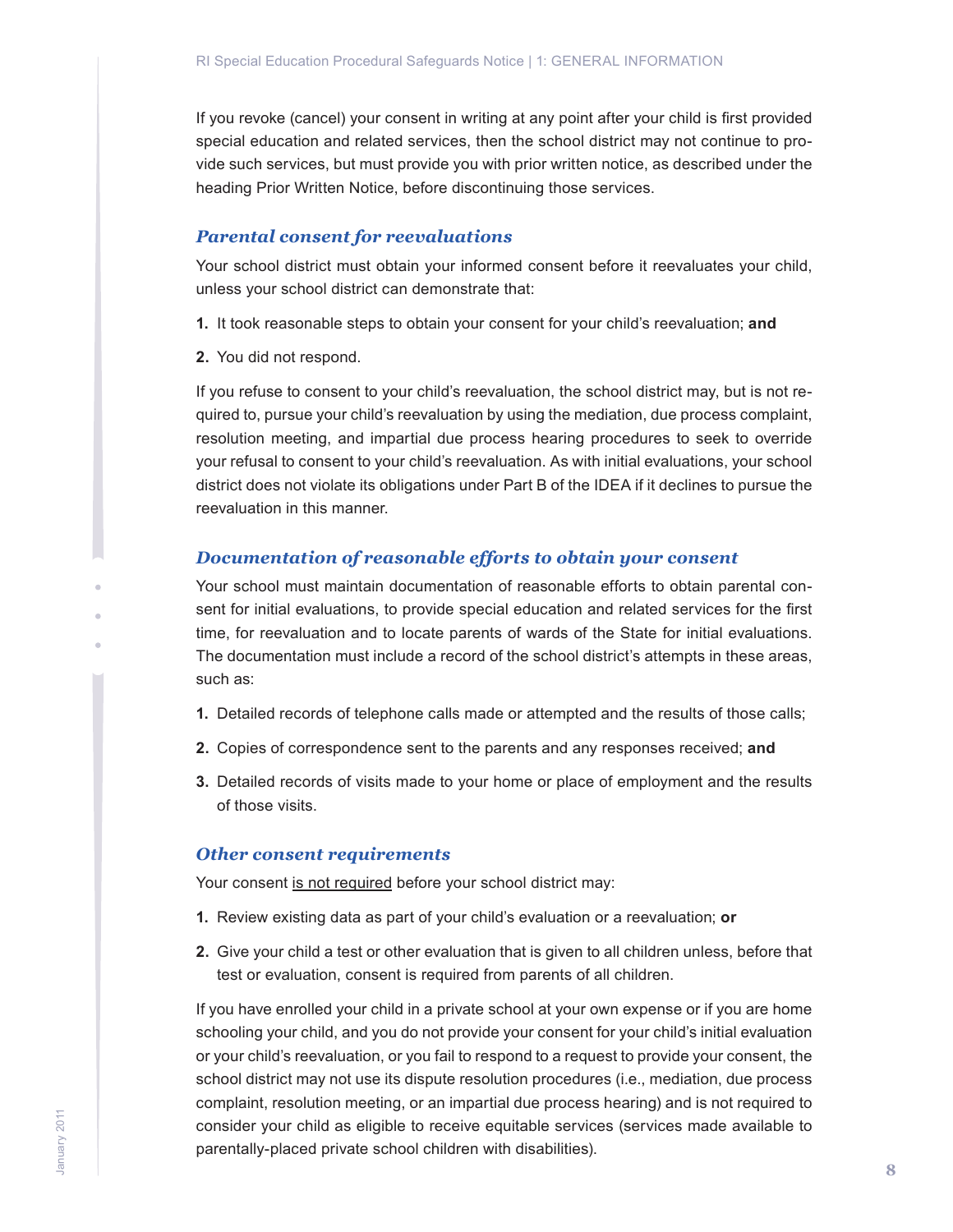## <span id="page-8-0"></span>**Independent Educational Evaluations**

RHODE ISLAND REGULATIONS §300.502

### *General*

As described below, you have the right to obtain an independent educational evaluation (IEE) of your child if you disagree with the evaluation of your child that was obtained by your school district.

If you request an independent educational evaluation, the school district must provide you with information about where you may obtain an independent educational evaluation and about the school district's criteria that apply to independent educational evaluations.

## *Definitions*

*Independent educational evaluation* means an evaluation conducted by a qualified examiner who is not employed by the school district responsible for the education of your child.

*Public expense* means that the school district either pays for the full cost of the evaluation or ensures that the evaluation is otherwise provided at no cost to you, consistent with the provisions of Part B of the IDEA, which allow each State to use whatever State, local, Federal and private sources of support are available in the State to meet the requirements of Part B of the Act.

## *Parent right to evaluation at public expense*

You have the right to an independent educational evaluation of your child at public expense if you disagree with an evaluation of your child obtained by your school district, subject to the following conditions:

- **1.** If you request an independent educational evaluation of your child at public expense, your school district must, without unnecessary delay, and not later than 15 calendar days from receipt of request either: (a) File a due process complaint to request a hearing to show that its evaluation of your child is appropriate;  $or$  (b) Provide an independent educational evaluation at public expense, unless the school district demonstrates in a hearing that the evaluation of your child that you obtained did not meet the school district's criteria.
- **2.** If your school district requests a hearing and the final decision is that your school district's evaluation of your child is appropriate, you still have the right to an independent educational evaluation, but not at public expense.
- **3.** If you request an independent educational evaluation of your child, the school district may ask why you object to the evaluation of your child obtained by your school district. However, your school district may not require an explanation and may not unreasonably delay either providing the independent educational evaluation of your child at public expense or filing a due process complaint to request a due process hearing to defend the school district's evaluation of your child.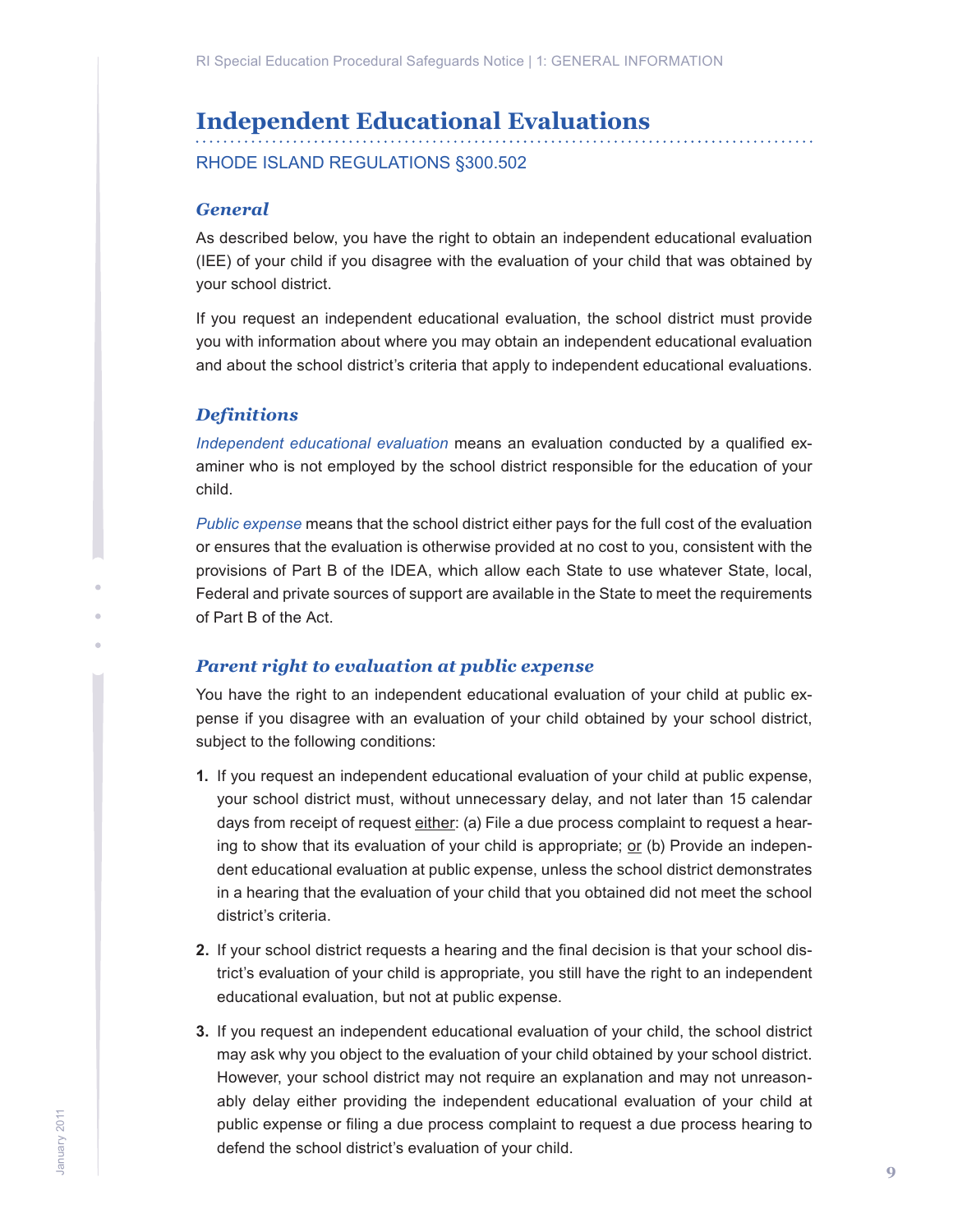<span id="page-9-0"></span>You are entitled to only one independent educational evaluation of your child at public expense each time your school district conducts an evaluation of your child with which you disagree.

## *Parent-initiated evaluations*

If you obtain an independent educational evaluation of your child at public expense or you share with the school district an evaluation of your child that you obtained at private expense:

- **1.** Your school district must consider the results of the evaluation of your child, if it meets the school district's criteria for independent educational evaluations, in any decision made with respect to the provision of a free appropriate public education (FAPE) to your child; **and**
- **2.** You or your school district may present the evaluation as evidence at a due process hearing regarding your child.

### *Requests for evaluations by hearing officers*

If a hearing officer requests an independent educational evaluation of your child as part of a due process hearing, the cost of the evaluation must be at public expense.

### *School district criteria*

If an independent educational evaluation is at public expense, the criteria under which the evaluation is obtained, including the location of the evaluation and the qualifications of the examiner, must be the same as the criteria that the school district uses when it initiates an evaluation (to the extent those criteria are consistent with your right to an independent educational evaluation).

Except for the criteria described above, a school district may not impose conditions or timelines related to obtaining an independent educational evaluation at public expense.

## **2. Confidentiality of Information**

## **Definitions**

### RHODE ISLAND REGULATIONS §300.611

As used under the heading **Confidentiality of Information**:

● *Destruction* means physical destruction or removal of personal identifiers from information so that the information is no longer personally identifiable.

. . . . . . . . . . . . . . . . . . .

● *Education records* means the type of records covered under the definition of ''education records'' in 34 CFR Part 99 (the regulations implementing the Family Educational Rights and Privacy Act of 1974, 20 U.S.C. 1232g (FERPA)).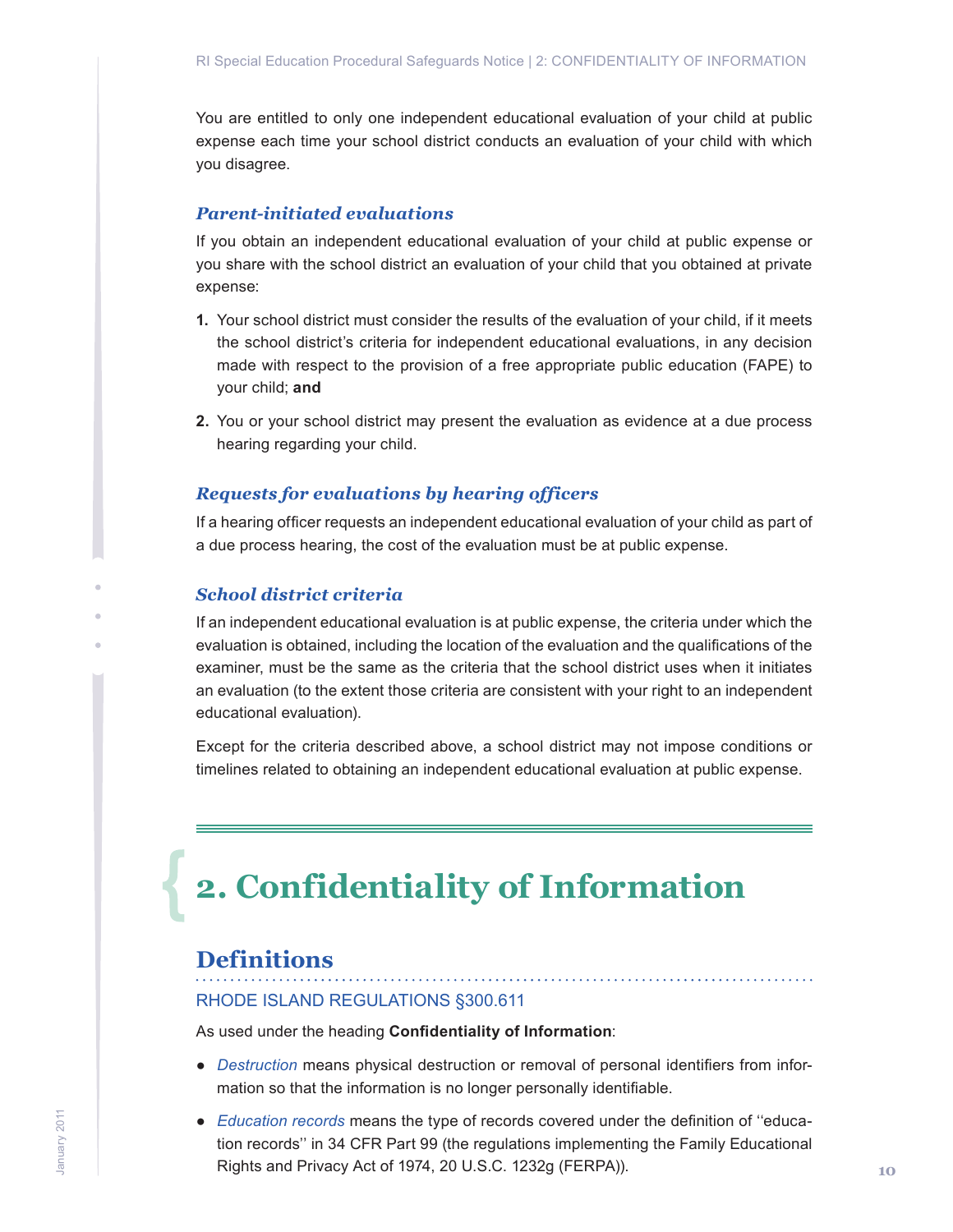<span id="page-10-0"></span>● *Participating agency* means any school district, agency or institution that collects, maintains, or uses personally identifiable information, or from which information is obtained, under Part B of the IDEA.

## **Personally Identifiable**

## RHODE ISLAND REGULATIONS §300.32

*Personally identifiable* means information that includes:

- **a)** Your child's name, your name as the parent, or the name of another family member;
- **b)** Your child's address;
- **c)** A personal identifier, such as your child's social security number or student number; **or**
- **d)** A list of personal characteristics or other information that would make it possible to identify your child with reasonable certainty.

## **Notice to Parents**

#### RHODE ISLAND REGULATIONS §300.612

The Rhode Island Department of Education (RHODE ISLAND DEPARTMENT OF EDU-CATION) shall give notice that is adequate to fully inform parents about confidentiality of personally identifiable information, including:

. . . . . . . . . . . . . . . . . . . .

- **1.** A description of the extent to which the notice is given in the native languages of the various population groups in the State;
- **2.** A description of the children on whom personally identifiable information is maintained, the types of information sought, the methods the State intends to use in gathering the information (including the sources from whom information is gathered), and the uses to be made of the information;
- **3.** A summary of the policies and procedures that participating agencies must follow regarding storage, disclosure to third parties, retention, and destruction of personally identifiable information; **and**
- **4.** A description of all of the rights of parents and children regarding this information, including the rights under the Family Educational Rights and Privacy Act (FERPA) and its implementing regulations in 34 CFR Part 99.

Before any major identification, location, or evaluation activity (also known as "child find"), the notice shall be published or announced in newspapers or other media, or both, with circulation adequate to notify parents throughout the State of these activities.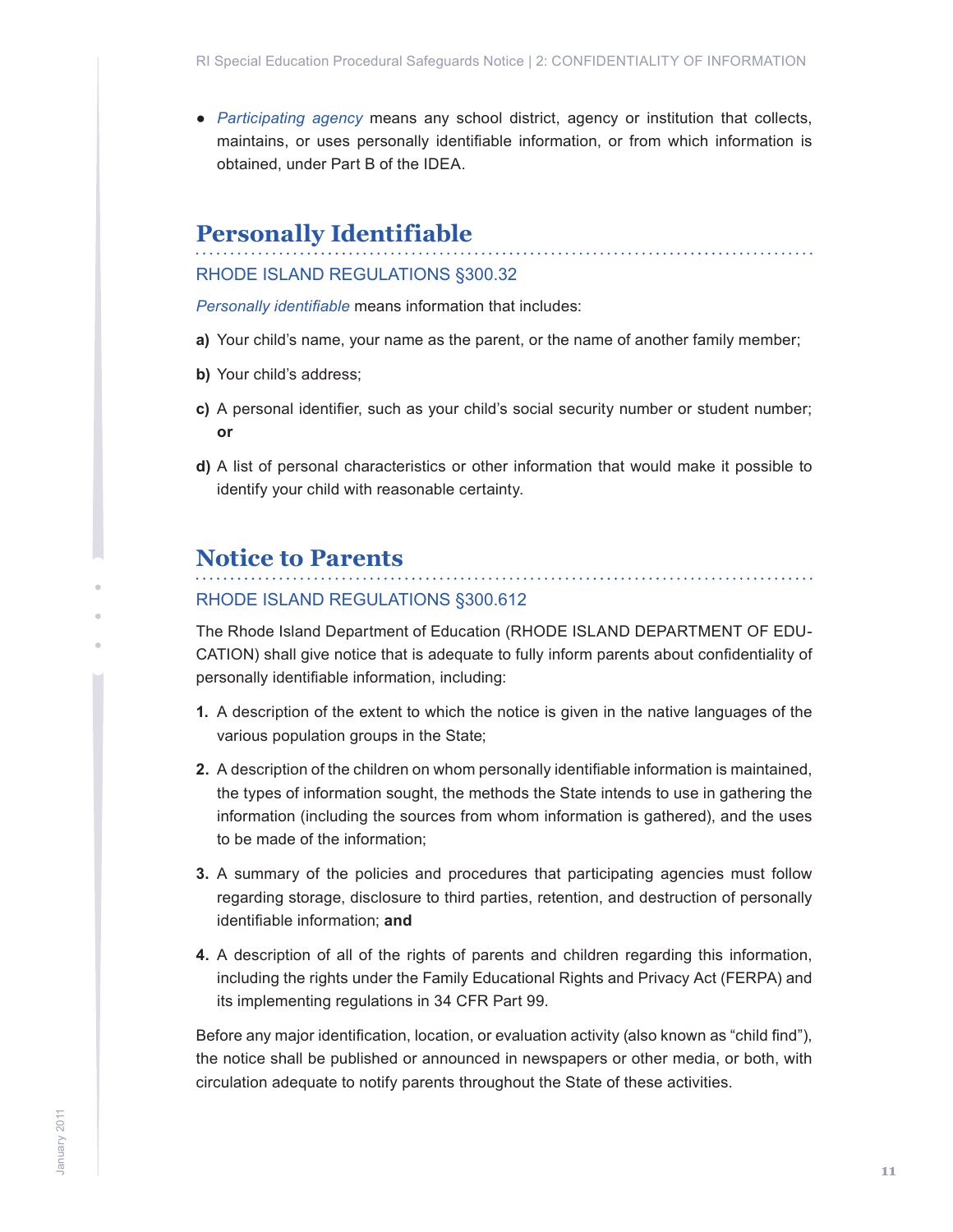## <span id="page-11-0"></span>**Access Rights**

## RHODE ISLAND REGULATIONS §300.613 and R.I.G.L. §16-71-1 et seq.

The participating agency must permit you to inspect and review any education records relating to your child that are collected, maintained, or used by your school district under Part B of the IDEA. The participating agency must comply with your request to inspect and review any education records on your child without unnecessary delay and before any meeting regarding an individualized education program (IEP), or any impartial due process hearing (including a resolution meeting or a hearing regarding discipline), and in no case more than ten (10) calendar days after you have made a request.

Your right to inspect and review education records includes:

- **1.** Your right to a response from the participating agency to your reasonable requests for explanations and interpretations of the records;
- **2.** Your right to request that the participating agency provides copies of the records if you cannot effectively inspect and review the records unless you receive those copies (R.I.G.L. §16-71-3(a)(3)); **and**
- **3.** Your right to have your representative inspect and review the records.

The participating agency may presume that you have authority to inspect and review records relating to your child unless advised that you do not have the authority under applicable State law governing such matters as guardianship, separation and divorce.

## **Record of Access**

#### RHODE ISLAND REGULATIONS §300.614

Each participating agency must keep a record of parties obtaining access to education records collected, maintained, or used under Part B of the IDEA (except access by parents and authorized employees of the participating agency), including the name of the party, the date access was given, and the purpose for which the party is authorized to use the records.

## **Records on More Than One Child**

## RHODE ISLAND REGULATIONS §300.615

If any education record includes information on more than one child, the parents of those children have the right to inspect and review only the information relating to their child or to be informed of that specific information.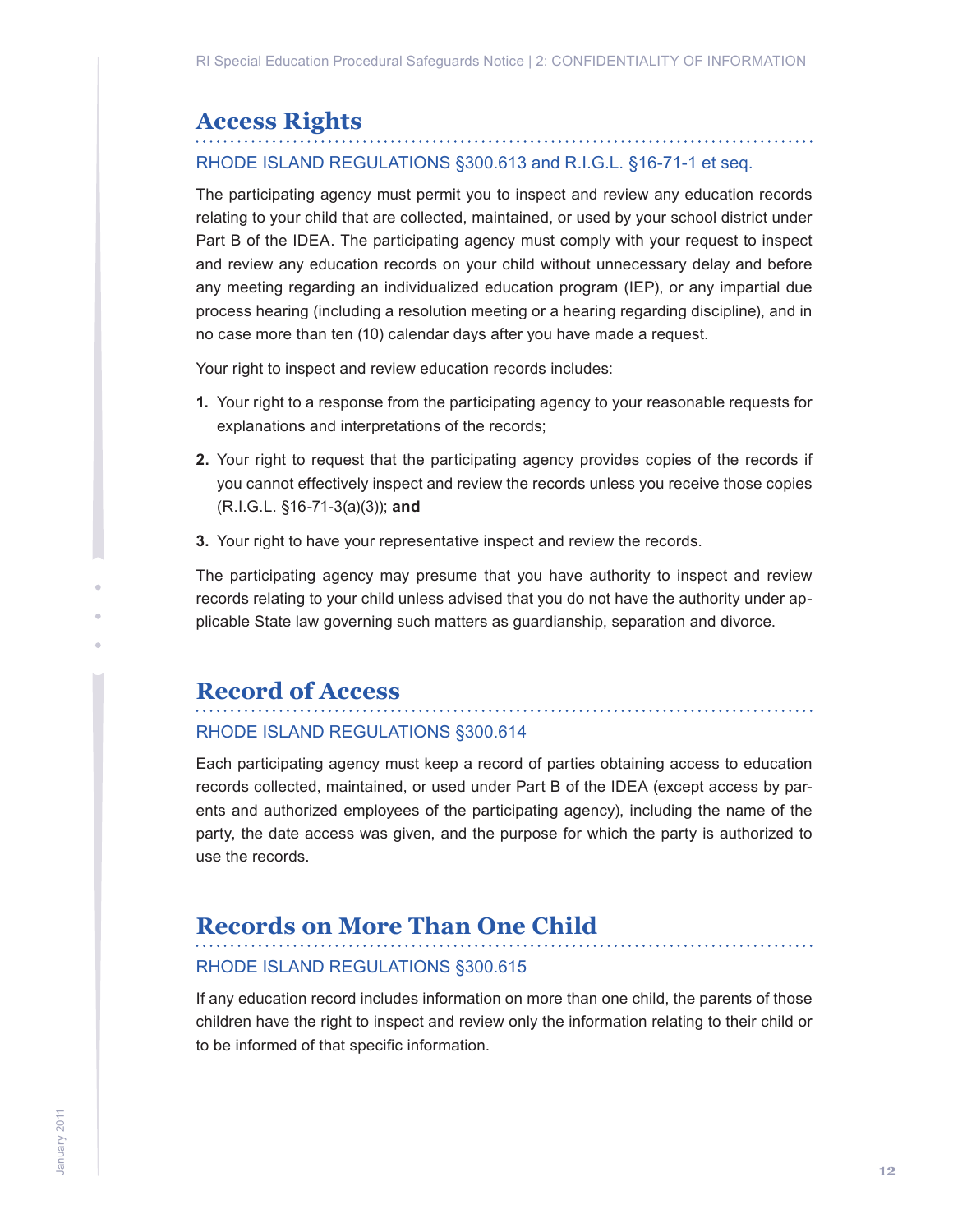## <span id="page-12-0"></span>**List of Types and Locations of Information**

### RHODE ISLAND REGULATIONS §300.616

On request, each participating agency must provide you with a list of the types and locations of education records collected, maintained, or used by the agency.

## **Fees**

## RHODE ISLAND REGULATIONS §300.617

Each participating agency may charge a fee for copies of records that are made for you under Part B of the IDEA, if the fee does not effectively prevent you from exercising your right to inspect and review those records.

A participating agency may not charge a fee to search for or to retrieve information under this part.

## **Amendment of Records at Parent's Request**

#### RHODE ISLAND REGULATIONS §300.618

If you believe that information in the education records regarding your child collected, maintained, or used under Part B of the IDEA is inaccurate, misleading, or violates the privacy or other rights of your child, you may request the participating agency that maintains the information to change the information.

The participating agency must decide whether to change the information in accordance with your request within a reasonable period of time of receipt of your request.

If the participating agency refuses to change the information in accordance with your request, it must inform you of the refusal and advise you of the right to a hearing for this purpose as described under the heading *Opportunity For a Hearing.* 

## **Opportunity for a Hearing**

## RHODE ISLAND REGULATIONS §300.619

The participating agency must, on request, provide you an opportunity for a hearing to challenge information in education records regarding your child to ensure that it is not inaccurate, misleading, or otherwise in violation of the privacy or other rights of your child.

## **Hearing Procedures**

## RHODE ISLAND REGULATIONS §300.621

A hearing to challenge information in education records must be conducted according to the procedures for such hearings under the Family Educational Rights and Privacy Act (FERPA).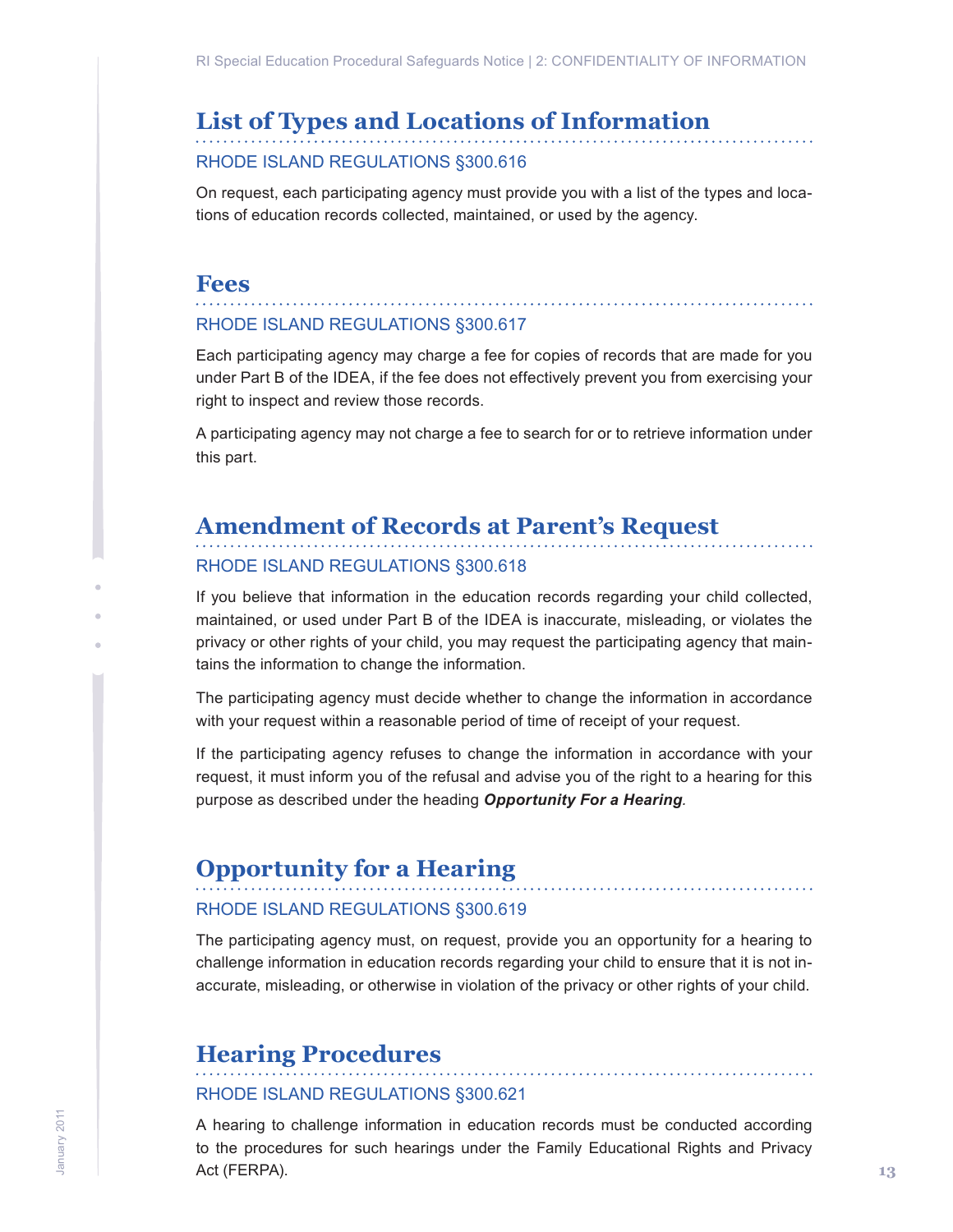## <span id="page-13-0"></span>**Result of Hearing**

## RHODE ISLAND REGULATIONS §300.620

If, as a result of the hearing, the participating agency decides that the information is inaccurate, misleading or otherwise in violation of the privacy or other rights of the child, it must change the information accordingly and inform you in writing.

If, as a result of the hearing, the participating agency decides that the information is not inaccurate, misleading, or otherwise in violation of the privacy or other rights of your child, it must inform you of your right to place in the records that it maintains on your child a statement commenting on the information or providing any reasons you disagree with the decision of the participating agency.

Such an explanation placed in the records of your child must:

- **1.** Be maintained by the participating agency as part of the records of your child as long as the record or contested portion is maintained by the participating agency; **and**
- **2.** If the participating agency discloses the records of your child or the challenged portion to any party, the explanation must also be disclosed to that party.

## **Consent For Disclosure of Personally Identifiable Information**

## RHODE ISLAND REGULATIONS §300.622

Unless the information is contained in education records, and the disclosure is authorized without parental consent under the Family Educational Rights and Privacy Act (FERPA), your consent must be obtained before personally identifiable information is disclosed to parties other than officials of participating agencies. Except under the circumstances specified below, your consent is not required before personally identifiable information is released to officials of participating agencies for purposes of meeting a requirement of Part B of the IDEA.

Your consent, or consent of an eligible child who has reached the age of majority under State law, must be obtained before personally identifiable information is released to officials of participating agencies providing or paying for transition services.

If your child is in, or is going to go to, a private school that is not located in the same school district you reside in, your consent must be obtained before any personally identifiable information about your child is released between officials in the school district where the private school is located and officials in the school district where you reside.

## **Safeguards**

#### RHODE ISLAND REGULATIONS §300.623

Each participating agency must protect the confidentiality of personally identifiable information at collection, storage, disclosure, and destruction stages.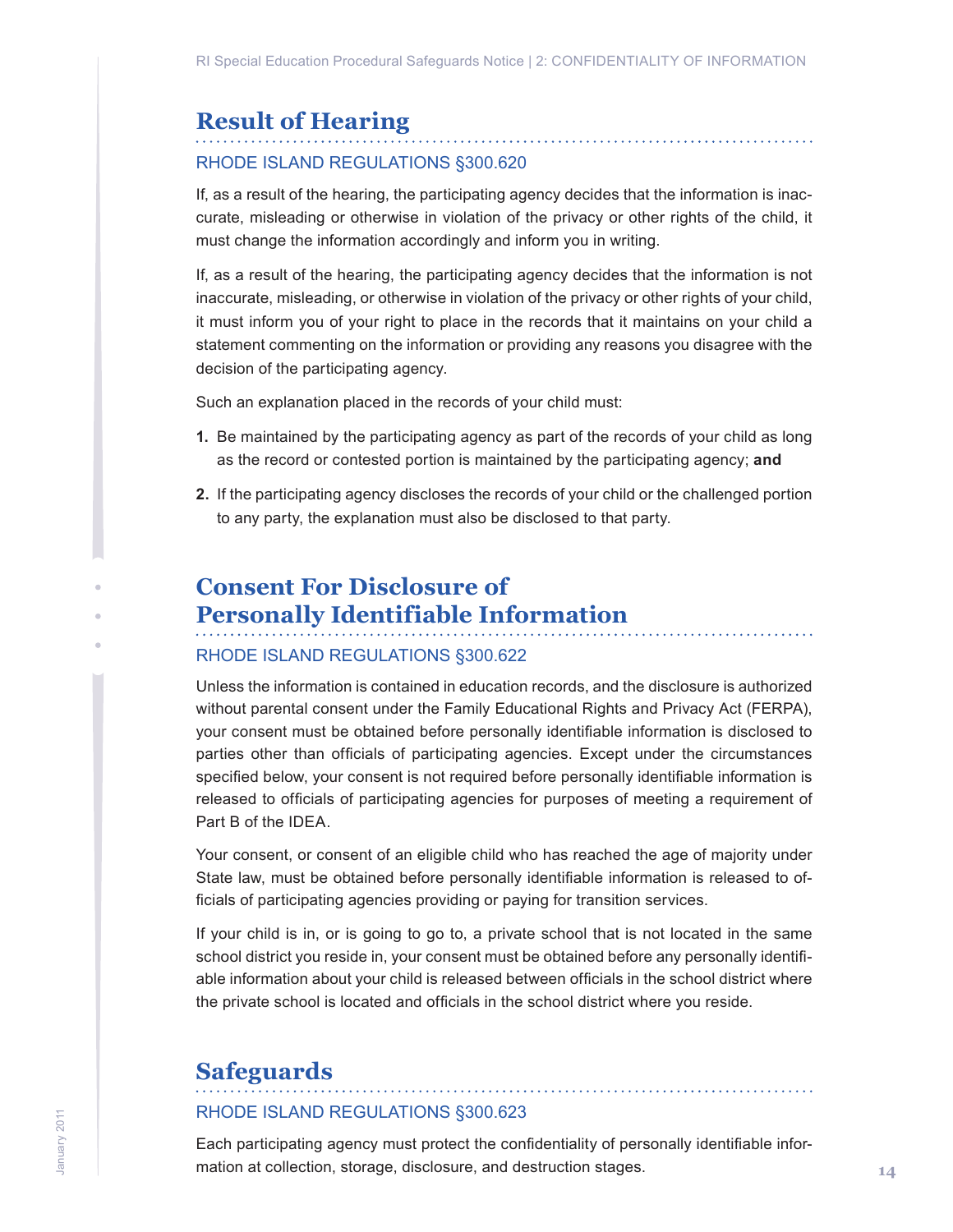<span id="page-14-0"></span>One official at each participating agency must assume responsibility for ensuring the confidentiality of any personally identifiable information.

All persons collecting or using personally identifiable information must receive training or instruction regarding your State's policies and procedures regarding confidentiality under Part B of the IDEA and the Family Educational Rights and Privacy Act (FERPA).

Each participating agency must maintain, for public inspection, a current listing of the names and positions of those employees within the agency who may have access to personally identifiable information.

## **Destruction of Information**

#### RHODE ISLAND REGULATIONS §300.624

Your school district must inform you when personally identifiable information collected, maintained, or is used under Part B of IDEA is no longer needed to provide educational services to your child.

The information must be destroyed at your request. However, a permanent record of your child's name, address, and phone number, his or her grades, attendance record, classes attended, grade level completed, and year completed may be maintained without time limitation.

## **3. State Complaint Procedures**

For more information and appropriate filing forms please visit the RIDE web site: http:// www.ride.ri.gov/Special\_Populations/Dispute\_resolution/

Or contact the Rhode Island Department of Education Call Center at **401-222-8999**.

## **Difference Between Due Process Hearing Complaint and State Complaint Procedures**

The regulations for Part B of IDEA set forth separate procedures for State complaints and for due process complaints and hearings. As explained below, any individual or organization may file a State complaint alleging a violation of any Part B requirement by a school district, the Rhode Island Department of Education, or any other public agency. Only you or a school district may file a due process complaint on any matter relating to a proposal or a refusal to initiate or change the identification, evaluation or educational placement of a child with a disability, or the provision of a free appropriate public education (FAPE) to the child. While staff of the Rhode Island Department of Education generally must resolve a State complaint within a 60-calendar-day timeline, unless the timeline is properly extended, an impartial hearing officer must hear a due process complaint (if not resolved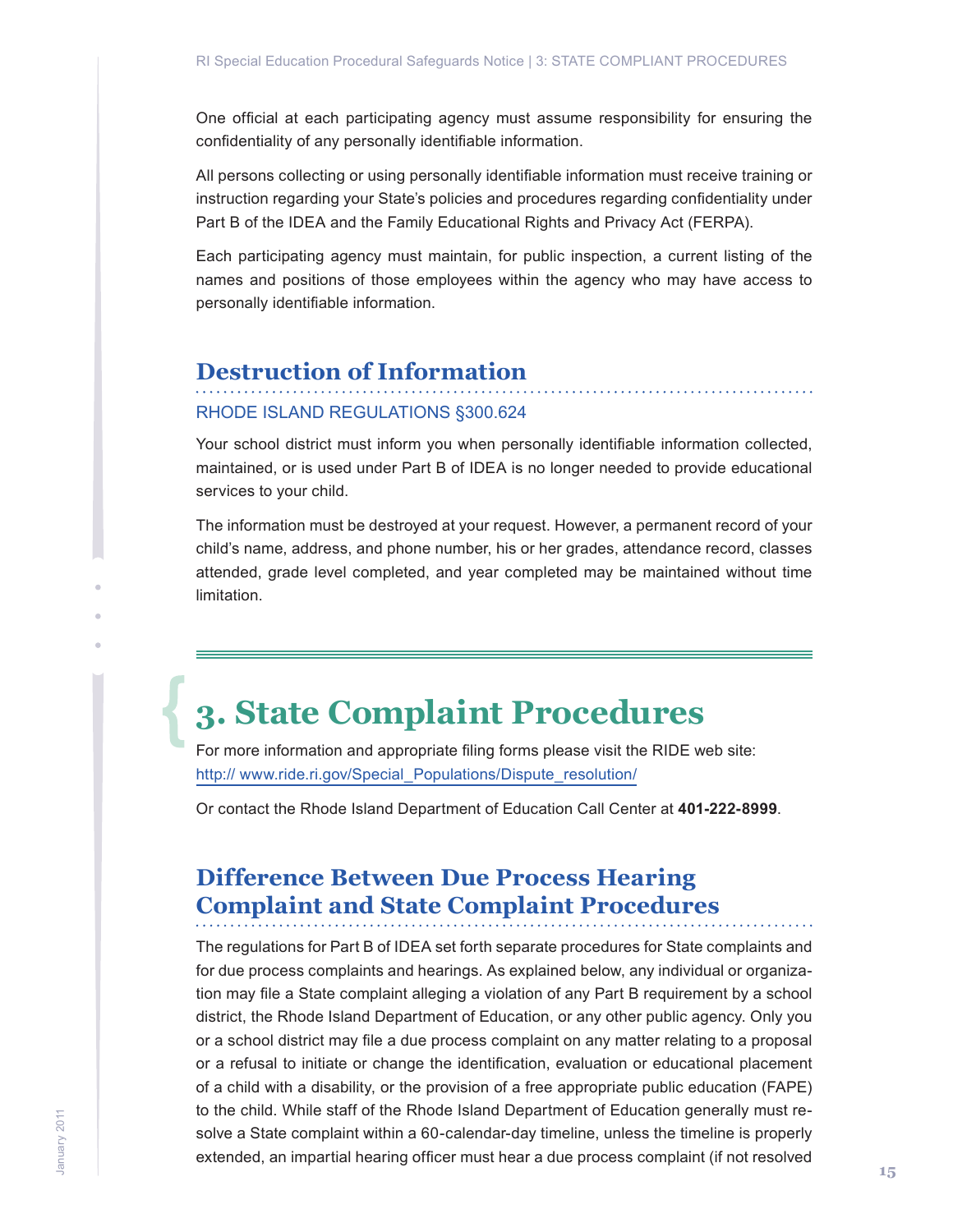<span id="page-15-0"></span>through a resolution meeting or through mediation) and issue a written decision within 45 calendar-days after the end of the resolution period, as described in this document under the heading Resolution Process, unless the hearing officer grants a specific extension of the timeline at your request or the school district's request. The State complaint and due process complaint, resolution and hearing procedures are described more fully below.

## **State Complaint Procedures**

## RHODE ISLAND REGULATIONS §300.151

#### *General*

The Rhode Island Department of Education has established written procedures for:

- **1.** Resolving any complaint, including a complaint filed by an organization or individual from another State;
- **2.** The filing of a complaint with the State Educational Agency;
- **3.** Widely disseminating the State complaint procedures to parents and other interested individuals, including parent training and information centers, protection and advocacy agencies, independent living centers, and other appropriate entities.

#### *Remedies for denial of appropriate services*

In resolving a State complaint in which the Rhode Island Department of Education has found a failure to provide appropriate services, the Rhode Island Department of Education must address:

- **1.** The failure to provide appropriate services, including corrective action appropriate to address the needs of the child (such as compensatory services or monetary reimbursement); **and**
- **2.** Appropriate future provision of services for all children with disabilities.

## **State Complaint Procedures**

#### RHODE ISLAND REGULATIONS §300.152

#### *Time limit; minimum procedures*

The Rhode Island Department of Education must include in its State complaint procedures a time limit of 60 calendar days after a complaint is filed to:

- **1.** Carry out an independent on-site investigation, if the Rhode Island Department of Education determines that an investigation is necessary;
- **2.** Give the complainant the opportunity to submit additional information, either orally or in writing, about the allegations in the complaint;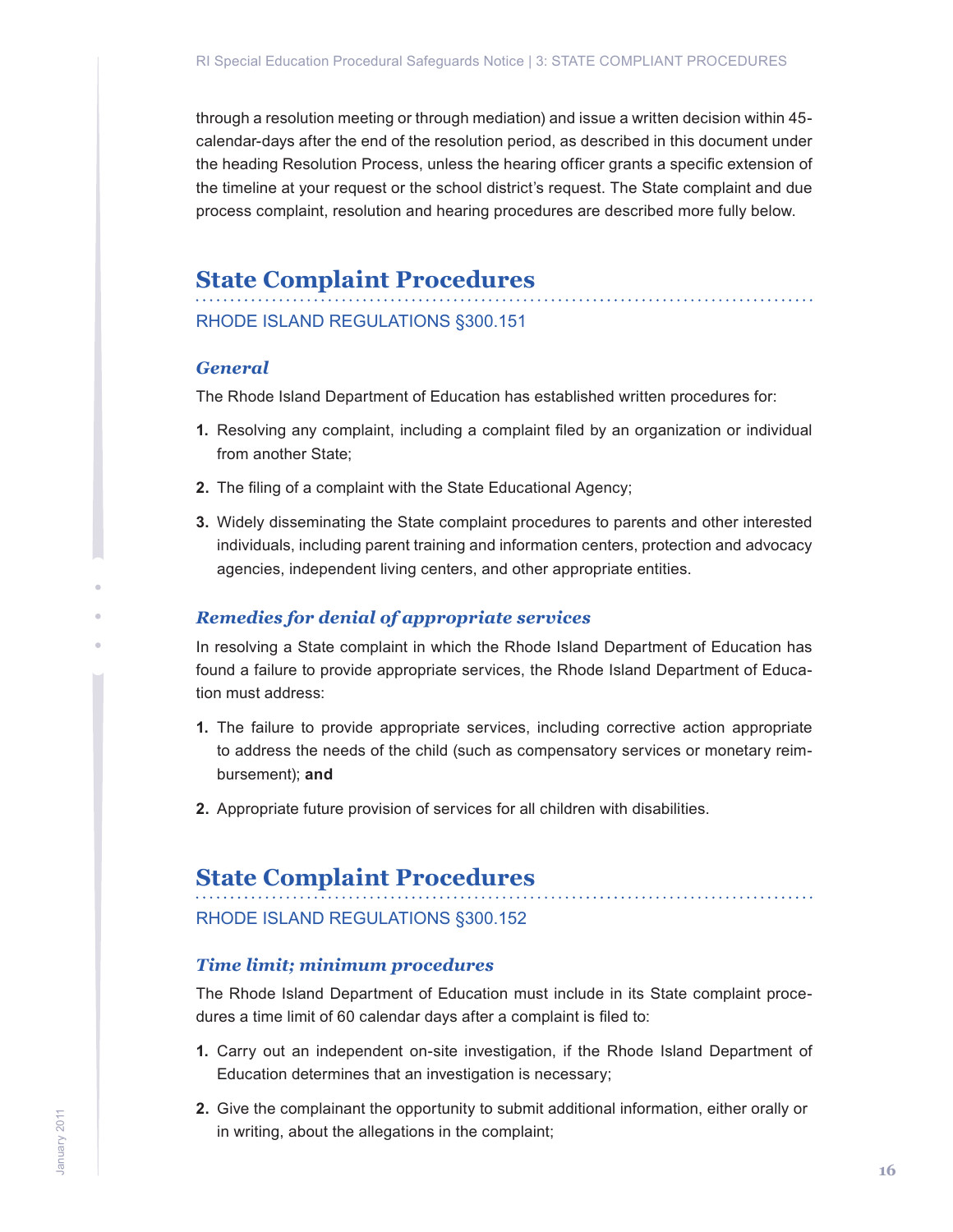- <span id="page-16-0"></span>**3.** Provide the school district or other public agency with the opportunity to respond to the complaint, including, at a minimum: (a) at the option of the agency, a proposal to resolve the complaint; **and** (b) an opportunity for a parent who has filed a complaint and the agency to agree voluntarily to engage in mediation;
- **4.** Review all relevant information and make an independent determination as to whether the school district or other public agency is violating a requirement of Part B of the IDEA; **and**
- **5.** Issue a written decision to the complainant that addresses each allegation in the complaint and contains: (a) findings of fact and conclusions; **and** (b) the reasons for the Rhode Island Department of Education's final decision.

#### *Time extension; final decision; implementation*

The Rhode Island Department of Education's procedures described above also must:

- **1.** Permit an extension of the 60 calendar-day time limit only if: (a) exceptional circumstances exist with respect to a particular State complaint; **or** (b) you and the school district or other public agency involved voluntarily agree to extend the time to resolve the matter through mediation or alternative means of dispute resolution, if available in the State.
- **2.** Include procedures for effective implementation of the Rhode Island Department of Education's final decision, if needed, including: (a) technical assistance activities; (b) negotiations; **and** (c) corrective actions to achieve compliance.

### *State complaints and due process hearings*

If a written State complaint is received that is also the subject of a due process hearing as described under the heading *Filing a Due Process Complaint*, or the State complaint contains multiple issues of which one or more are part of such a hearing, the State must set aside any part of the State complaint that is being addressed in the due process hearing until the hearing is over. Any issue in the State complaint that is not a part of the due process hearing must be resolved using the time limit and procedures described above.

If an issue raised in a State complaint has previously been decided in a due process hearing involving the same parties (you and the school district), then the due process hearing decision is binding on that issue and the Rhode Island Department of Education must inform the complainant that the decision is binding.

A complaint alleging a school district's or other public agency's failure to implement a due process hearing decision must be resolved by the Rhode Island Department of Education.

## **Filing a Complaint**

#### RHODE ISLAND REGULATIONS §300.153

An organization or individual may file a signed written State complaint under the procedures described above.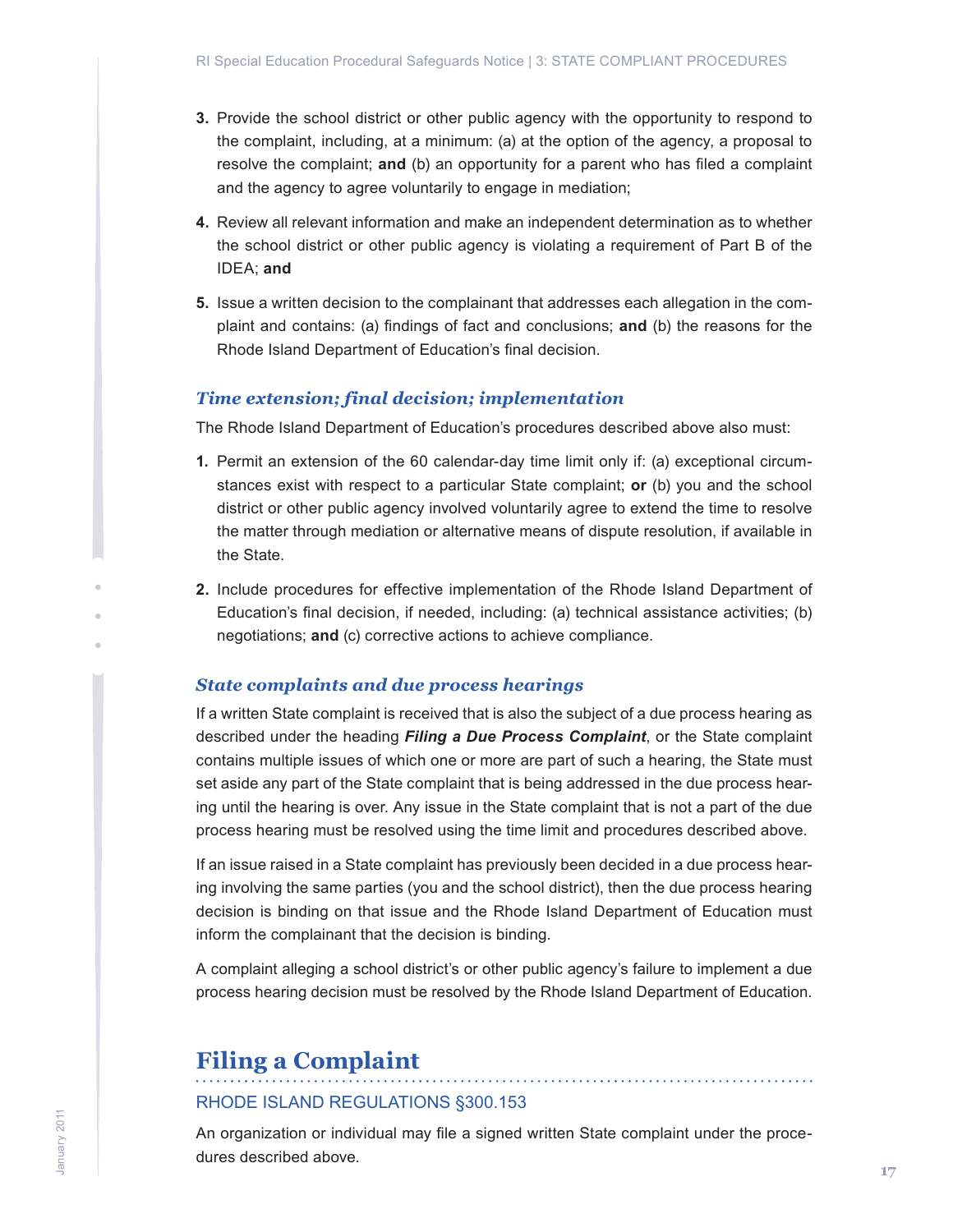#### <span id="page-17-0"></span>RI Special Education Procedural Safeguards Notice | 4: DUE PROCESS COMPLAINT PROCEDURES

The State complaint must include:

- **1.** A statement that a school district or other public agency has violated a requirement of Part B of the IDEA or its regulations;
- **2.** The facts on which the statement is based;
- **3.** The signature and contact information for the party filing the complaint; and
- **4.** If alleging violations regarding a specific child:
	- **a)** The name of the child and address of the residence of the child;
	- **b)** The name of the school the child is attending;
	- **c)** In the case of a homeless child or youth, available contact information for the child, and the name of the school the child is attending;
	- **d)** A description of the nature of the problem of the child, including facts relating to the problem; **and**
	- **e)** A proposed resolution of the problem to the extent known and available to the party filing the complaint at the time the complaint is filed.

The complaint must allege a violation that occurred not more than one year prior to the date that the complaint is received as described under the heading *State Complaint Procedures*, or the complainant is requesting compensatory services for a violation that occurred not more than 3 years prior to the date the complaint is received.

The party filing the State complaint must forward a copy of the complaint to the school district or other public agency serving the child at the same time the party files the complaint with the Rhode Island Department of Education.

## **4. Due Process Complaint Procedures**

For more information and appropriate filing forms please visit the RIDE web site: http://www.ride.ri.gov/Special\_Populations/Dispute\_resolution/

Or contact the Rhode Island Department of Education Call Center at **401-222-8999**.

## **Filing a Due Process Complaint**

RHODE ISLAND REGULATIONS §300.507

#### *General*

You or the school district may file a due process complaint on any matter relating to a proposal or a refusal to initiate or change the identification, evaluation or educational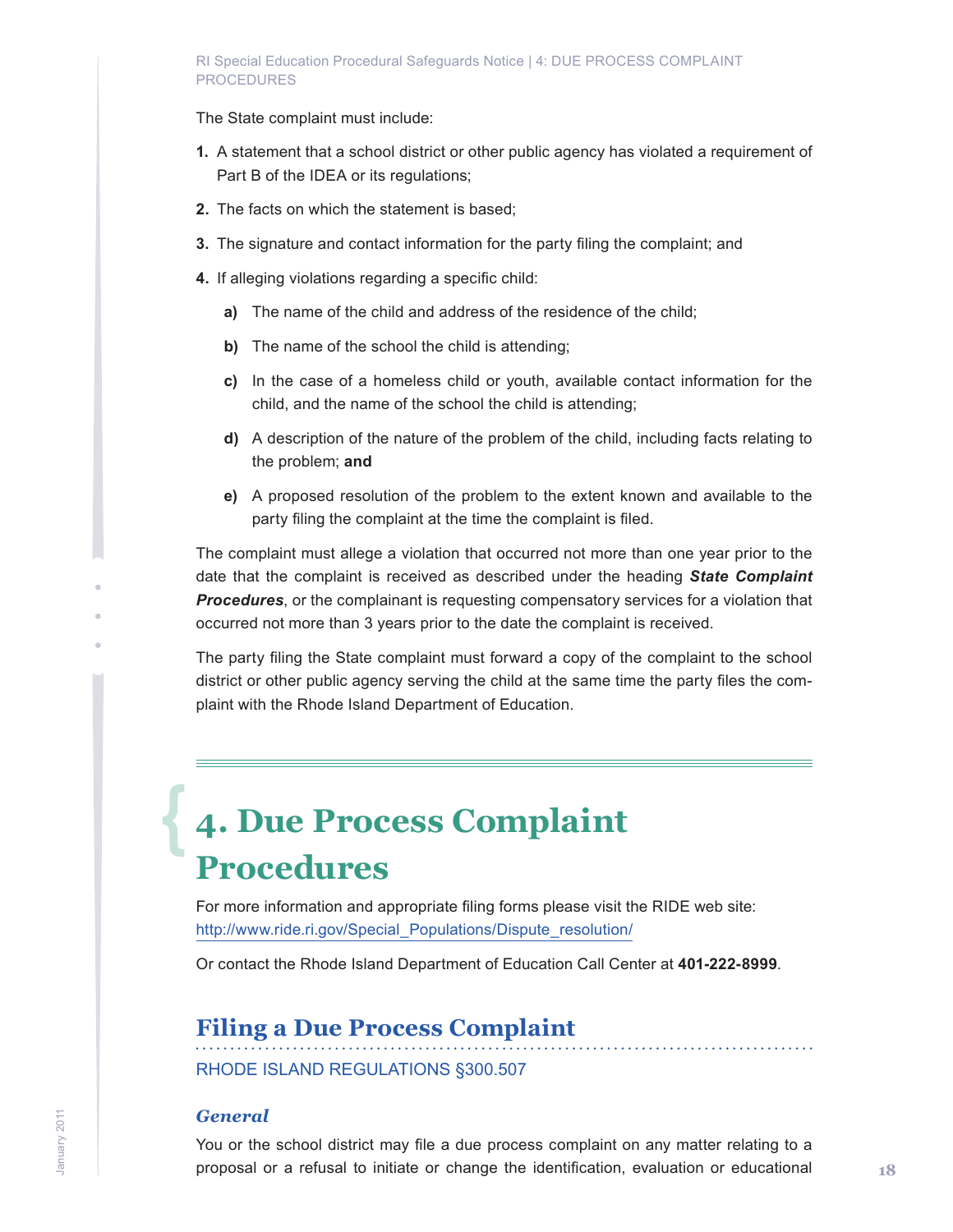<span id="page-18-0"></span>placement of your child, or the provision of a free appropriate public education (FAPE) to your child.

The due process complaint must allege a violation that happened not more than two years before you or the school district knew or should have known about the alleged action that forms the basis of the due process complaint.

The above timeline does not apply to you if you could not file a due process complaint within the timeline because:

- **1.** The school district specifically misrepresented that it had resolved the issues identified in the complaint; **or**
- **2.** The school district withheld information from you that it was required to provide you under Part B of the IDEA.

## *Information for parents*

The school district must inform you of any free or low-cost legal and other relevant services available in the area if you request the information, **or** if you or the school district file a due process complaint.

## **Due Process Complaint**

RHODE ISLAND REGULATIONS §300.508

### *General*

In order to request a hearing, you or the school district (or your attorney or the school district's attorney) must submit a due process complaint to the other party. That complaint must contain all of the content listed below and must be kept confidential.

You or the school district, whoever files the complaint, must also provide the Rhode Island Department of Education with a copy of the complaint.

## *Content of the complaint*

The due process complaint must include:

- **1.** The name of the child;
- **2.** The address of the child's residence;
- **3.** The name of the child's school;
- **4.** If the child is a homeless child or youth, the child's contact information and the name of the child's school;
- **5.** A description of the nature of the problem of the child relating to the proposed or refused action, including facts relating to the problem; **and**
- **6.** A proposed resolution of the problem to the extent known and available to you or the school district at the time.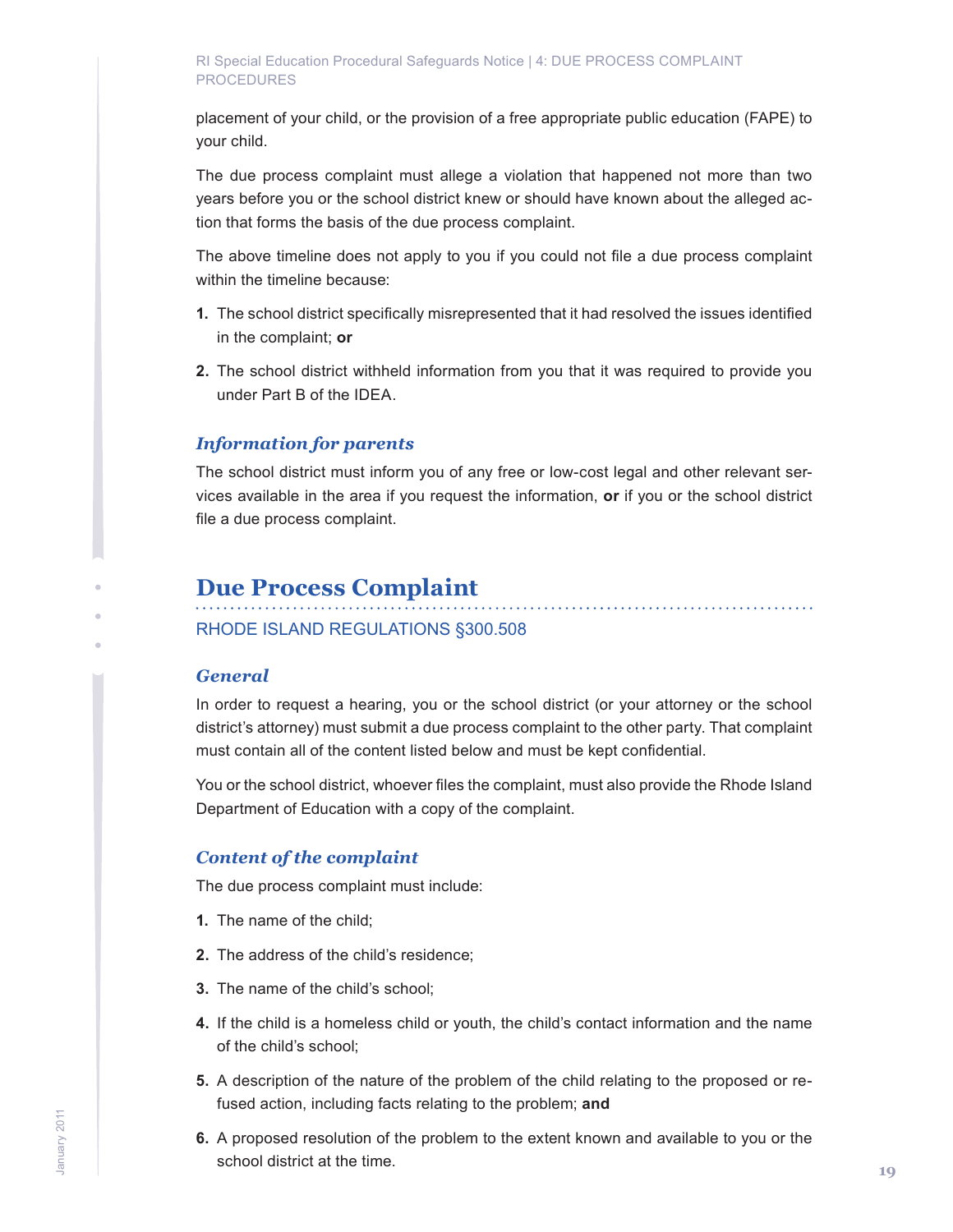## *Notice required before a hearing on a due process complaint*

You or the school district may not have a due process hearing until you or the school district (or your attorney or the school district's attorney), files a due process complaint that includes the information listed above.

## *Sufficiency of complaint*

In order for a due process complaint to go forward, it must be considered sufficient. The due process complaint will be considered sufficient (to have met the content requirements above) unless the party receiving the due process complaint (you or the school district) notifies the hearing officer and the other party in writing, within 15 calendar-days of receiving the complaint, that the receiving party believes that the due process complaint does not meet the requirements listed above.

Within five calendar days of receiving the notification the receiving party (you or the school district) considers a due process complaint insufficient, the hearing officer must decide if the due process complaint meets the requirements listed above, and notify you and the school district in writing immediately.

### *Complaint amendment*

You or the school district may make changes to the complaint only if:

- **1.** The other party approves of the changes in writing and is given the chance to resolve the due process complaint through a resolution meeting, described under the heading *Resolution Process*; **or**
- **2.** By no later than five days before the due process hearing begins, the hearing officer grants permission for the changes.

If the complaining party (you or the school district) makes changes to the due process complaint, the timelines for the resolution meeting (within 15 calendar days of receiving the complaint) and the time period for resolution (within 30 calendar days of receiving the complaint) start again on the date the amended complaint is filed.

## *Local educational agency (LEA) or school district response to a due process complaint*

If the school district has not sent a prior written notice to you, as described under the heading *Prior Written Notice*, regarding the subject matter contained in your due process complaint, the school district must, within 10 calendar days of receiving the due process complaint, send to you a response that includes:

- **1.** An explanation of why the school district proposed or refused to take the action raised in the due process complaint;
- **2.** A description of other options that your child's individualized education program (IEP) Team considered and the reasons why those options were rejected;
- **3.** A description of each evaluation procedure, assessment, record, or report the school district used as the basis for the proposed or refused action; **and**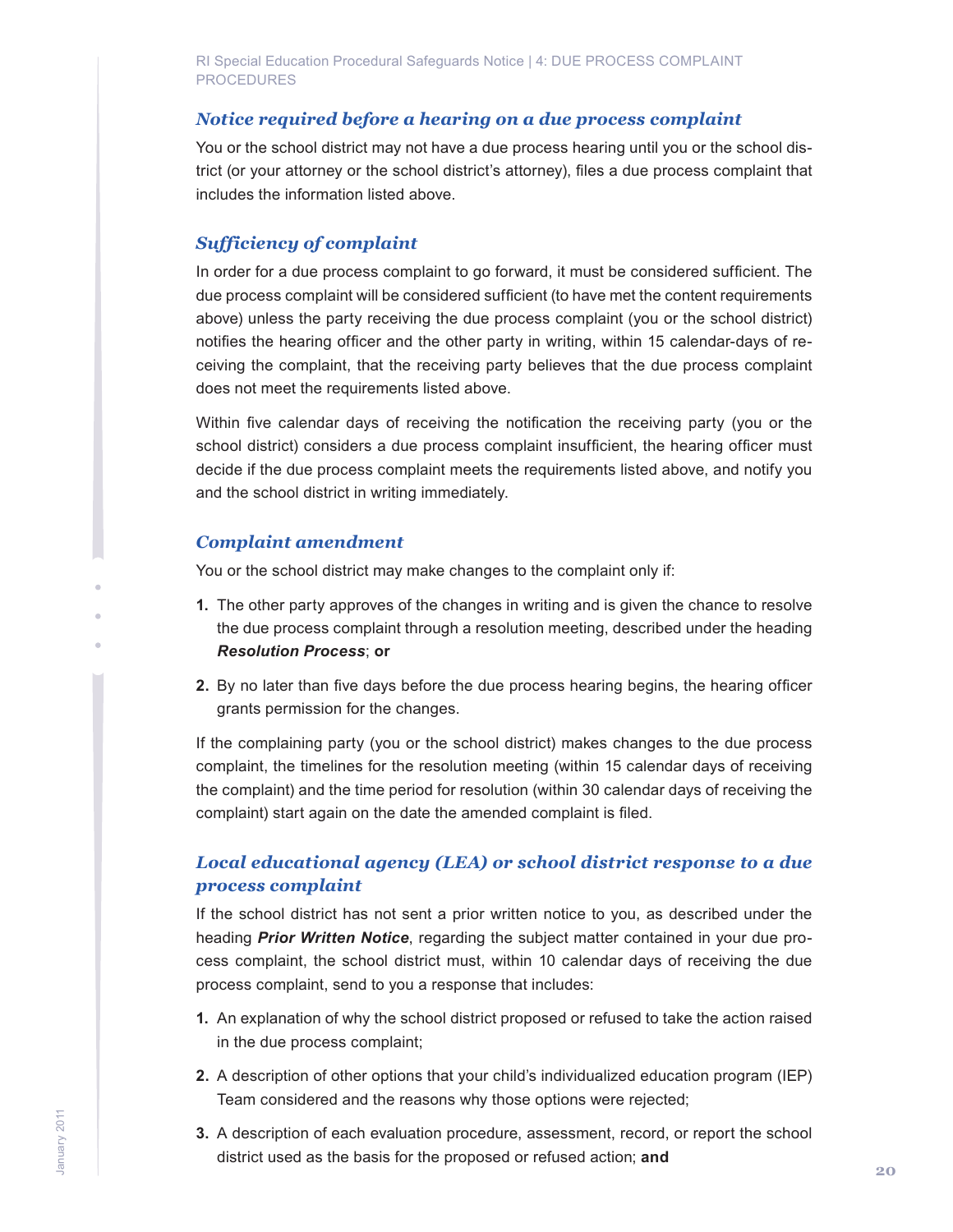<span id="page-20-0"></span>**4.** A description of the other factors that are relevant to the school district's proposed or refused action.

Providing the information in items 1-4 above does not prevent the school district from asserting that your due process complaint was insufficient.

### *Other party response to a due process complaint*

Except as stated under the sub-heading, *Local educational agency (LEA) or school district response to a due process complaint*, the party receiving a due process complaint must, within 10 calendar days of receiving the complaint, send the other party a response that specifically addresses the issues in the complaint.

## **Model Forms**

#### RHODE ISLAND REGULATIONS §300.509

The Rhode Island Department of Education has developed model forms to help you file a due process complaint and a State complaint. However, the State or the school district may not require you to use these model forms. For more information and appropriate filing forms please visit the RIDE web site: http://www.ride.ri.gov/Special Populations/ Dispute\_resolution/. Or contact the Rhode Island Department of Education Call Center at **401-222-8999**. You can use these forms or another appropriate model form, so long as it contains the required information for filing a due process complaint or a State complaint.

## **Mediation**

RHODE ISLAND REGULATIONS §300.506

### *General*

RIDE has developed procedures that make mediation available to allow you and the school district to resolve disagreements involving any matter under Part B of the IDEA, including matters arising prior to the filing of a due process complaint. Mediation is available to resolve disputes under Part B of the IDEA, whether or not you have filed a due process complaint to request a due process hearing as described under the heading *Filing a Due Process Complaint*.

### *Requirements*

The procedures must insure that the mediation process:

- **1.** Is voluntary on your part and the school district's part;
- **2.** Cannot be used to deny or delay your right to a due process hearing, or to deny any other rights you have under Part B of the IDEA; **and**
- **3.** Is conducted by a qualified and impartial mediator who is trained in effective mediation techniques.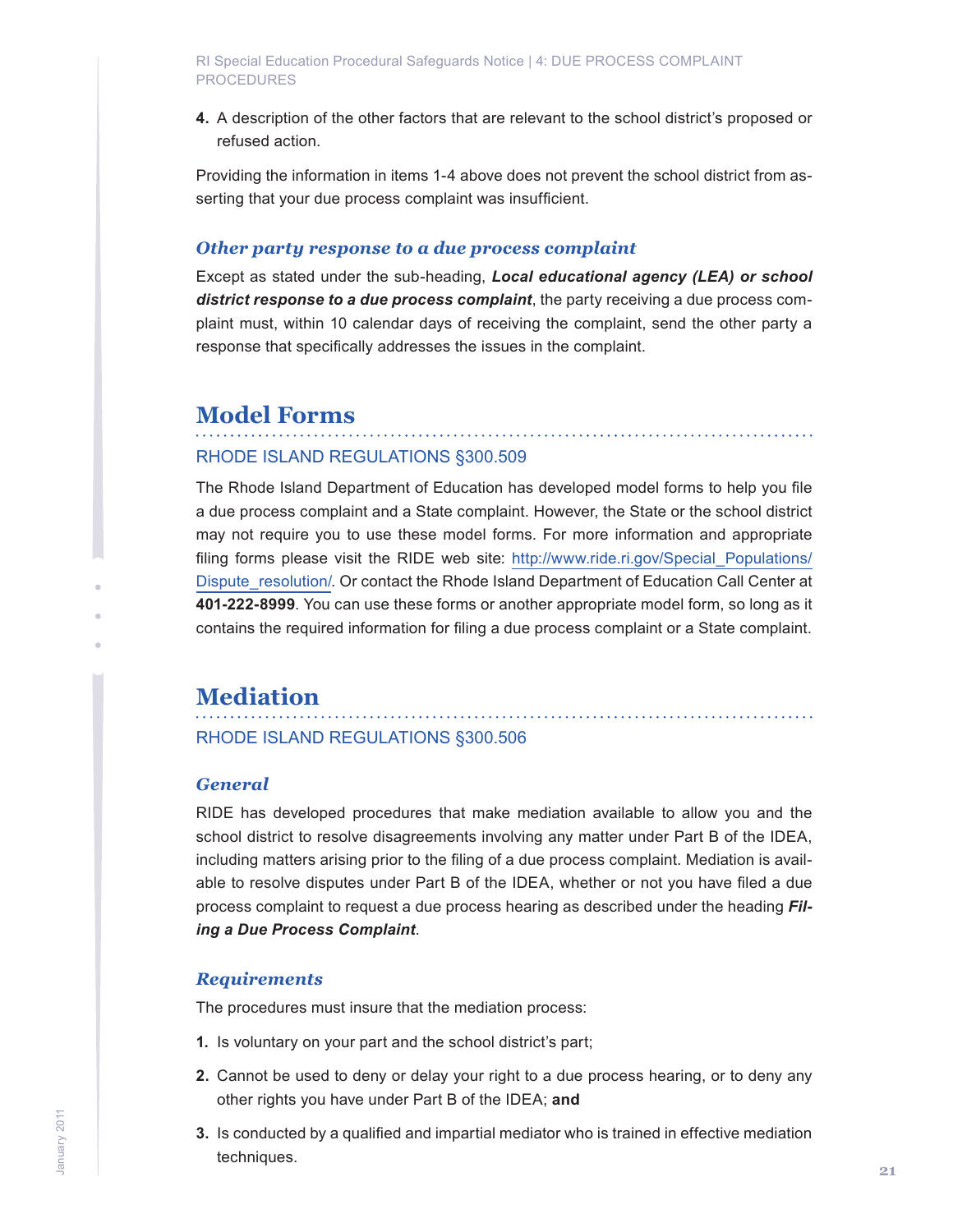#### RI Special Education Procedural Safeguards Notice | 4: DUE PROCESS COMPLAINT PROCEDURES

The school district may develop procedures that offer parents and schools that choose not to use the mediation process, an opportunity to meet, at a time and location convenient to you, with a disinterested party:

- **1.** Who is under contract with an appropriate alternative dispute resolution entity, or a parent training and information center or community parent resource center in the State; **and**
- **2.** Who would explain the benefits of and encourage the use of the mediation process to you.

The State must keep a list of people who are qualified mediators and know the laws and regulations relating to the provision of special education and related services. The Rhode Island Department of Education must select mediators on a random, rotational, or other impartial basis.

The State is responsible for the cost of the mediation process, including the costs of meetings.

Each meeting in the mediation process must be scheduled in a timely manner and held at a place that is convenient for you and the school district.

If you and the school district resolve a dispute through the mediation process, both parties must enter into a legally binding agreement that sets forth the resolution and:

- **1.** States that all discussions that happened during the mediation process will remain confidential and may not be used as evidence in any subsequent due process hearing or civil proceeding (court case); **and**
- **2.** Is signed by both you and a representative of the school district who has the authority to bind the school district.

A written, signed mediation agreement is enforceable in any State court of competent jurisdiction (a court that has the authority under State law to hear this type of case) or in a district court of the United States.

Discussions that happened during the mediation process must be confidential. They cannot be used as evidence in any future due process hearing or civil proceeding of any Federal court or State court of a State receiving assistance under Part B of IDEA.

## *Impartiality of mediator*

The mediator:

- **1.** May not be an employee of the Rhode Island Department of Education or the school district that is involved in the education or care of your child; **and**
- **2.** Must not have a personal or professional interest which conflicts with the mediator's objectivity.

A person who otherwise qualifies as a mediator is not an employee of a school district or State agency solely because he or she is paid by the agency or school district to serve as a mediator.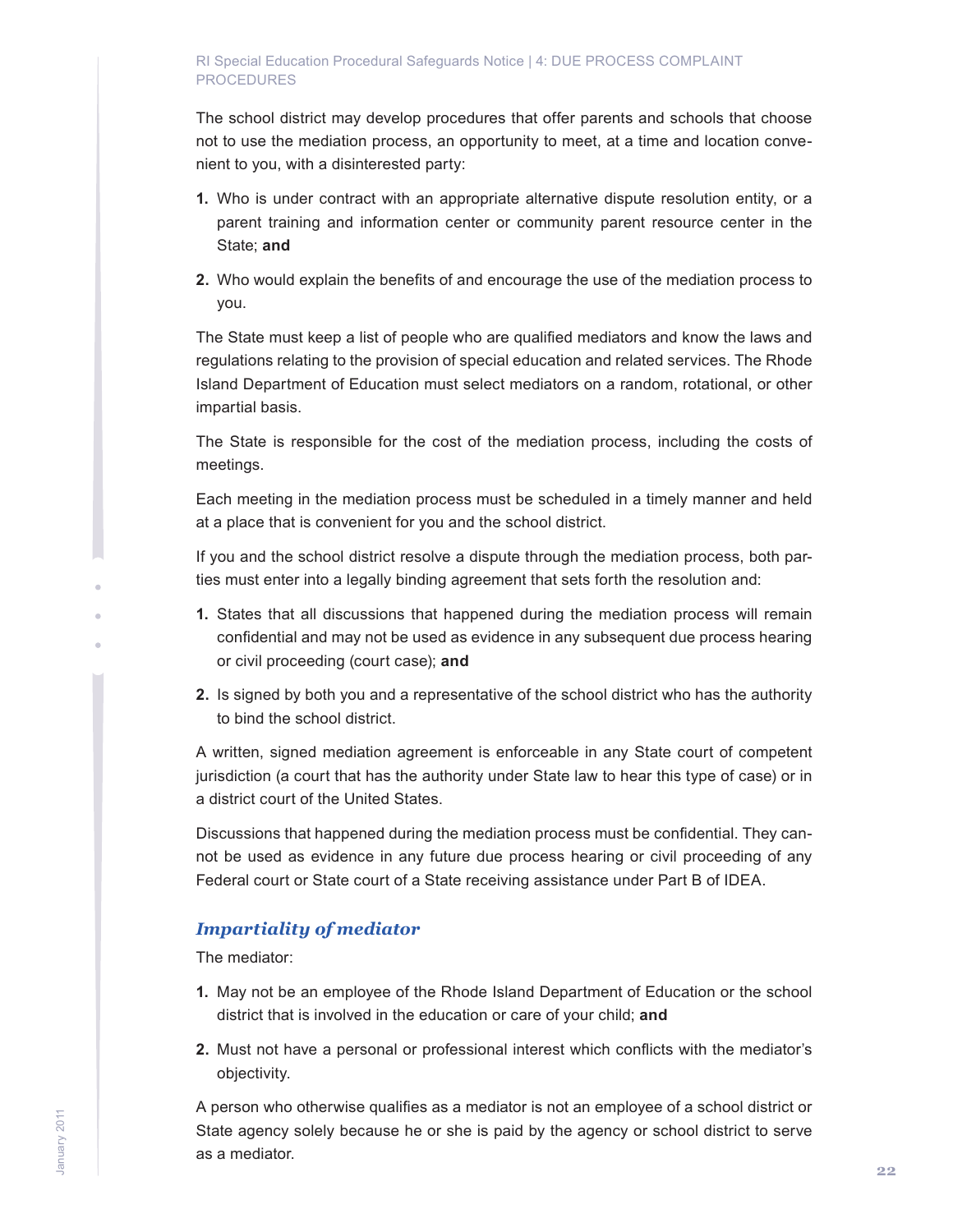<span id="page-22-0"></span>RI Special Education Procedural Safeguards Notice | 4: DUE PROCESS COMPLAINT PROCEDURES

## **Resolution Process**

RHODE ISLAND REGULATIONS §300.510

#### *Resolution meeting*

Within 15 calendar days of receiving notice of your due process complaint, and before the due process hearing begins, the school district must convene a meeting with you and the relevant member or members of the individualized education program (IEP) Team who have specific knowledge of the facts identified in your due process complaint. The meeting:

- **1.** Must include a representative of the school district who has decision-making authority on behalf of the school district; **and**
- **2.** May not include an attorney of the school district unless you are accompanied by an attorney.

You and the school district determine the relevant members of the IEP Team to attend the meeting.

The purpose of the meeting is for you to discuss your due process complaint, and the facts that form the basis of the complaint, so that the school district has the opportunity to resolve the dispute.

The resolution meeting is not necessary if:

- **1.** You and the school district agree in writing to waive the meeting; **or**
- **2.** You and the school district agree to use the mediation process, as described under the heading *Mediation*.

#### *Resolution period*

If the school district has not resolved the due process complaint to your satisfaction within 30 calendar days of the receipt of the due process complaint (during the time period for the resolution process), the due process hearing may occur.

The 45-calendar-day timeline for issuing a final due process hearing decision, as described under the heading, *Hearing Decisions*, begins at the expiration of the 30-calendar-day resolution period, with certain exceptions for adjustments made to the 30 calendar-day resolution period, as described below.

Except where you and the school district have both agreed to waive the resolution process or to use mediation, your failure to participate in the resolution meeting will delay the timelines for the resolution process and due process hearing until the meeting is held.

If after making reasonable efforts and documenting such efforts, the school district is not able to obtain your participation in the resolution meeting, the school district may, at the end of the 30-calendar-day resolution period, request that a hearing officer dismiss your due process complaint. Documentation of such efforts must include a record of the school district's attempts to arrange a mutually agreed upon time and place, such as: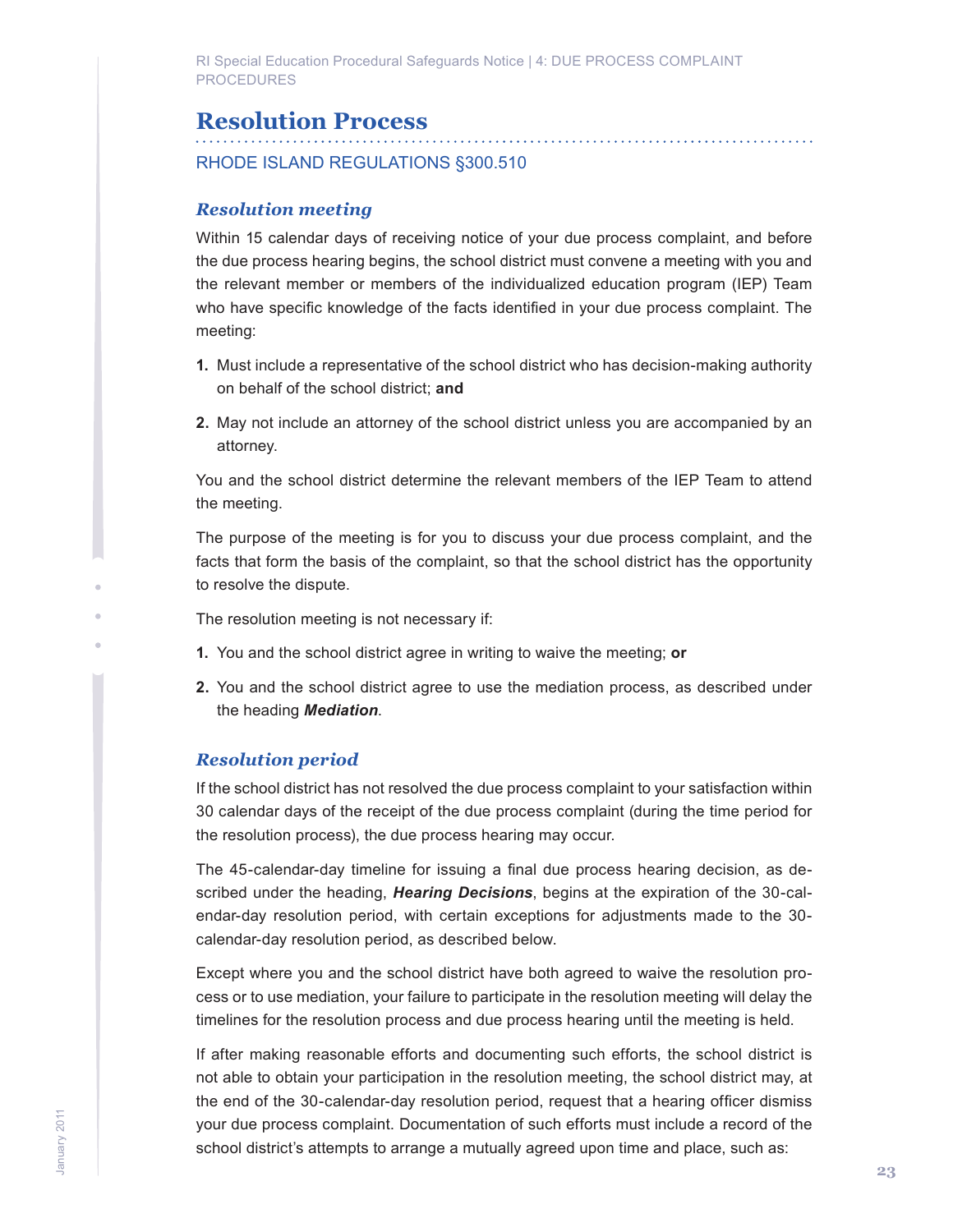- **1.** Detailed records of telephone calls made or attempted and the results of those calls;
- **2.** Copies of correspondence sent to you and any responses received; **and**
- **3.** Detailed records of visits made to your home or place of employment and the results of those visits.

If the school district fails to hold the resolution meeting within 15 calendar days of receiving notice of your due process complaint **or** fails to participate in the resolution meeting, you may ask a hearing officer to begin the 45-calendar-day due process hearing timeline.

## *Adjustments to the 30-calendar-day resolution period*

If you and the school district agree in writing to waive the resolution meeting, then the 45 calendar-day timeline for the due process hearing starts the next day.

After the start of mediation or the resolution meeting and before the end of the 30-calendarday resolution period, if you and the school district agree in writing that no agreement is possible, then the 45-calendar-day timeline for the due process hearing starts the next day.

If you and the school district agree to use the mediation process, but have not yet reached agreement, at the end of the 30-calendar-day resolution period, the mediation process may be continued until an agreement is reached if both parties agree to the continuation in writing. However, if either you or the school district withdraws from the mediation process, during this continuation period, then the 45-calendar-day timeline for the due process hearing starts the next day.

## *Written settlement agreement*

If a resolution to the dispute is reached at the resolution meeting, you and the school district must enter into a legally binding agreement that is:

**1.** Signed by you and a representative of the school district who has the authority to bind the school district; **and**

Enforceable in any State court of competent jurisdiction (a State court that has authority to hear this type of case) or in a district court of the United States or by the Rhode Island Department of Education.

## *Agreement review period*

If you and the school district enter into an agreement as a result of a resolution meeting, either party (you or the school district) may void the agreement within 3 business days of the time that both you and the school district signed the agreement.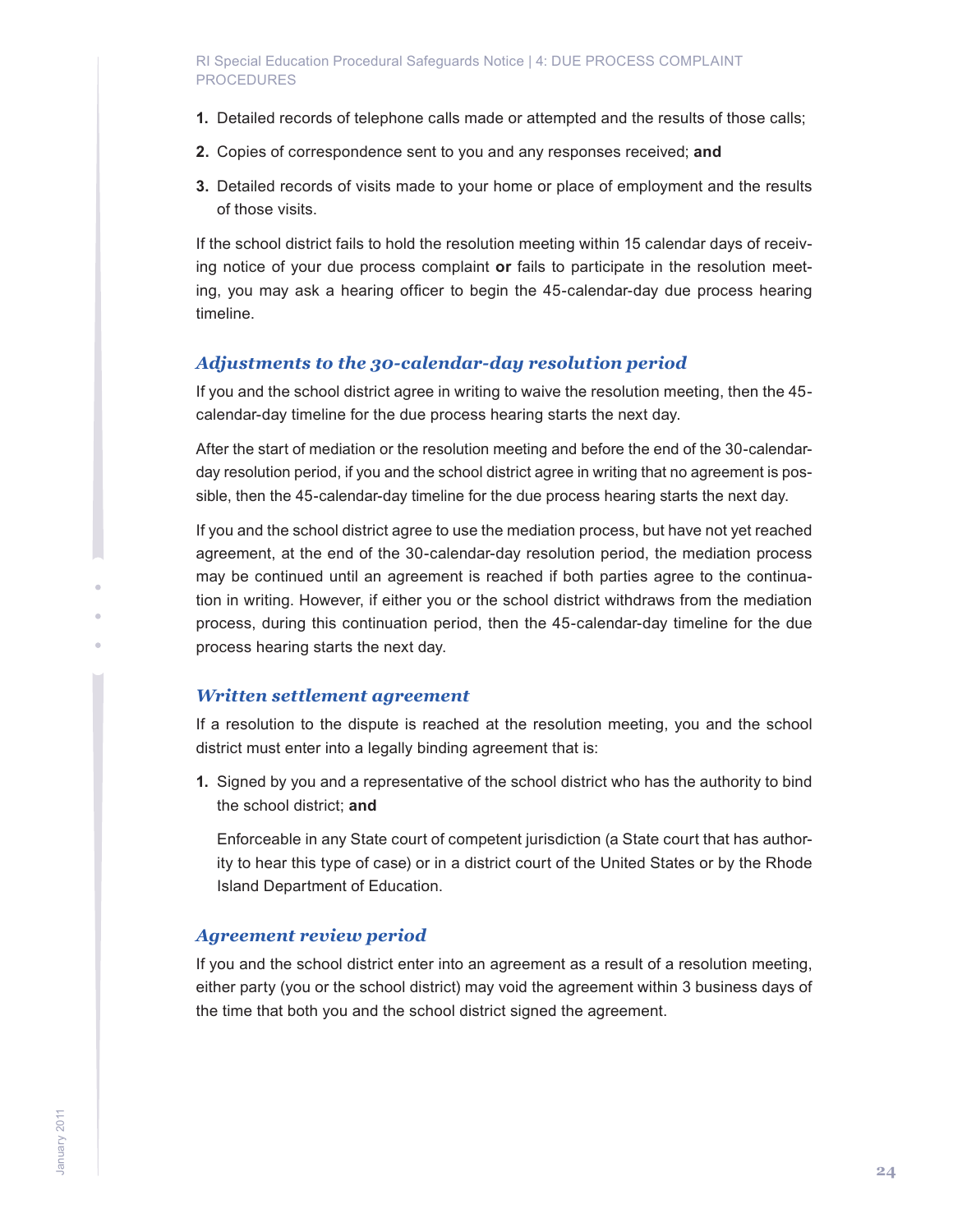## <span id="page-24-0"></span>**5. Hearings on Due Process Complaints**

For more information and appropriate filing forms please visit the RIDE web site: http://www.ride.ri.gov/Special\_Populations/Dispute\_resolution/

Or contact the Rhode Island Department of Education Call Center at **401-222-8999**.

## **Impartial Due Process Hearing**

RHODE ISLAND REGULATIONS §300.511

## *General*

Whenever a due process complaint is filed, you or the school district involved in the dispute must have an opportunity for an impartial due process hearing, as described in the *Due Process Complaint and Resolution Process* sections. The State Educational Agency, Rhode Island Department of Elementary and Secondary Education is responsible for establishing, implementing, determining financial responsibility, and developing procedures for administering a system of due process under this section.

## *Impartial hearing officer*

At a minimum, a hearing officer:

- **1.** Must not be an employee of the Rhode Island Department of Education or the school district that is involved in the education or care of the child. However, a person is not an employee of the agency solely because he or she is paid by the agency to serve as a hearing officer;
- **2.** Must not have a personal or professional interest that conflicts with the hearing officer's objectivity in the hearing;
- **3.** Must be knowledgeable and understand the provisions of the IDEA, and Federal and State regulations pertaining to the IDEA, and legal interpretations of the IDEA by Federal and State courts; **and**
- **4.** Must have the knowledge and ability to conduct hearings, and to make and write decisions, consistent with appropriate, standard legal practice. Each public agency (see Rhode Island Regulations § 300.33) must keep a list of the persons who serve as hearing officers that includes a statement of the qualifications of each hearing officer.

## *Subject matter of due process hearing*

The party (you or the school district) that requests the due process hearing may not raise issues at the due process hearing that were not addressed in the due process complaint, unless the other party agrees.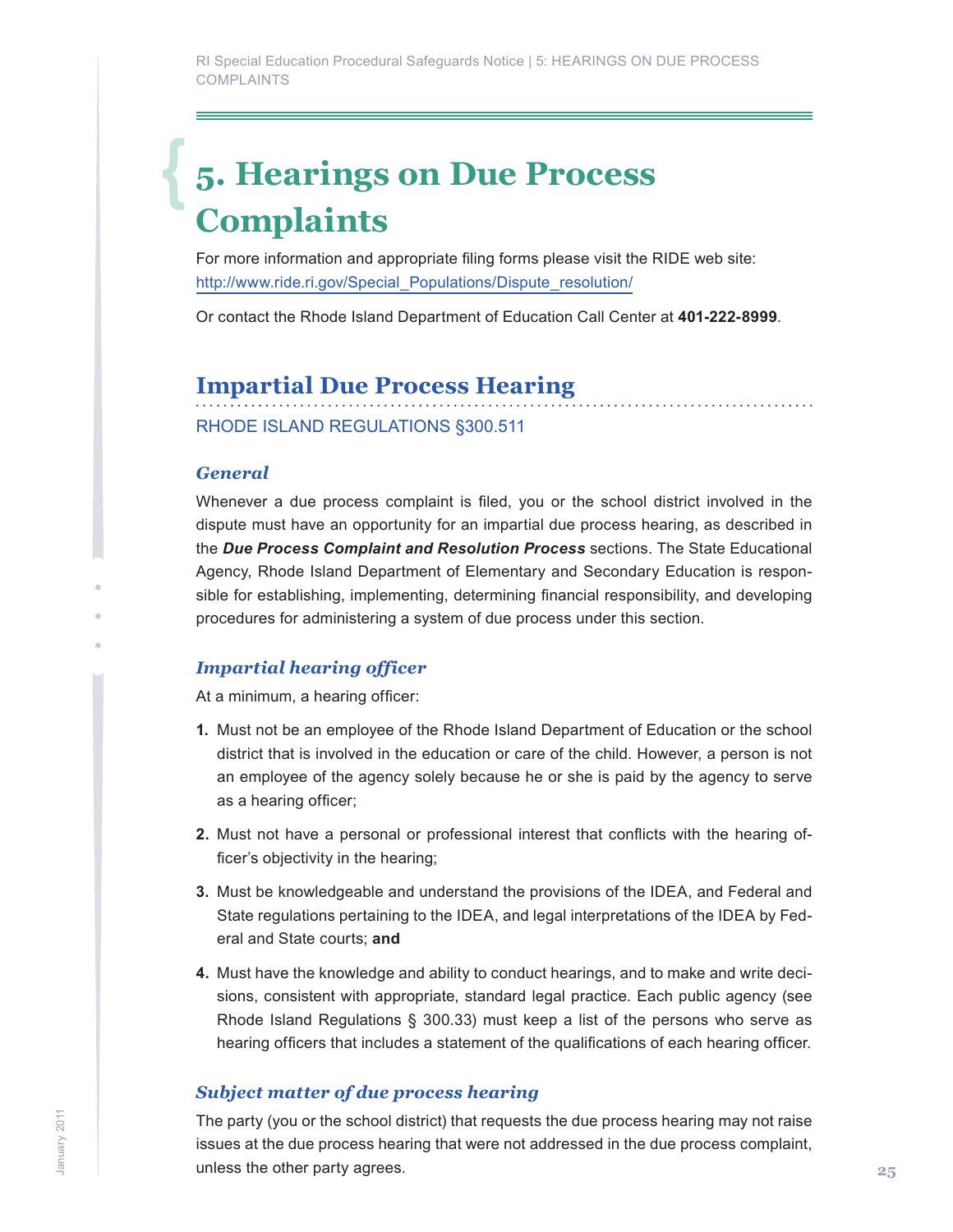## <span id="page-25-0"></span>*Timeline for requesting a hearing*

You or the school district must request an impartial hearing on a due process complaint within two years of the date you or the school district knew or should have known about the issue addressed in the complaint.

## *Exceptions to the timeline*

The above timeline does not apply to you if you could not file a due process complaint because:

- **1.** The school district specifically misrepresented that it had resolved the problem or issue that you are raising in your complaint; **or**
- **2.** The school district withheld information from you that it was required to provide to you under Part B of the IDEA.

## **Hearing Rights**

RHODE ISLAND REGULATIONS §300.512

## *General*

You have the right to represent yourself at a due process hearing. In addition any party to a due process hearing (including a hearing relating to disciplinary procedures) has the right to:

- **1.** Be accompanied and advised by an attorney and/or persons with special knowledge or training regarding the problems of children with disabilities;
- **2.** Present evidence and confront, cross-examine, and require the attendance of witnesses;
- **3.** Prohibit the introduction of any evidence at the hearing that has not been disclosed to that party at least five business days before the hearing;
- **4.** Obtain a written, or, at your option, electronic, word-for-word record of the hearing; **and**
- **5.** Obtain written, or, at your option, electronic findings of fact and decisions.

## *Additional disclosure of information*

At least five business days prior to a due process hearing, you and the school district must disclose to each other all evaluations completed by that date and recommendations based on those evaluations that you or the school district intend to use at the hearing.

A hearing officer may prevent any party that fails to comply with this requirement from introducing the relevant evaluation or recommendation at the hearing without the consent of the other party.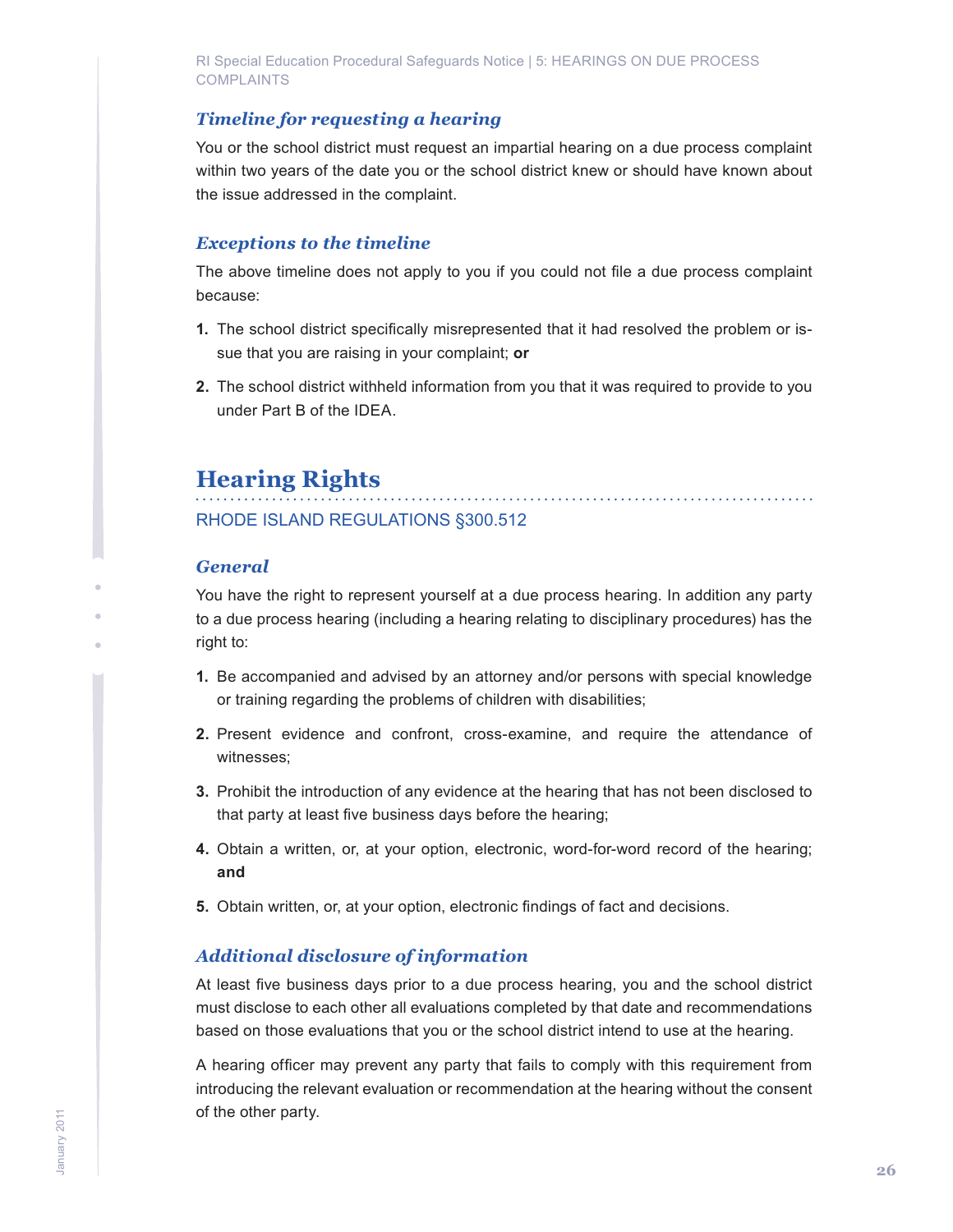<span id="page-26-0"></span>RI Special Education Procedural Safeguards Notice | 5: HEARINGS ON DUE PROCESS COMPLAINTS

## *Parental rights at hearings*

You must be given the right to:

- **1.** Have your child present at the hearing;
- **2.** Open the hearing to the public; **and**
- **3.** Have the record of the hearing, the findings of fact and decisions provided to you at no cost.

## **Hearing Decisions**

## RHODE ISLAND REGULATIONS §300.513

#### *Decision of hearing officer*

A hearing officer's decision on whether your child received a free appropriate public education (FAPE) must be based on evidence and arguments that directly relate to FAPE.

In matters alleging a procedural violation, (such as an incomplete IEP Team), a hearing officer may find that your child did not receive FAPE only if the procedural violations:

- **1.** Interfered with your child's right to a free appropriate public education (FAPE);
- **2.** Significantly interfered with your opportunity to participate in the decision-making process regarding the provision of a free appropriate public education (FAPE) to your child; **or**
- **3.** Caused your child to be deprived of an educational benefit.

None of the provisions described above can be interpreted to prevent a hearing officer from ordering a school district to comply with the requirements in the procedural safeguards section of the Federal regulations under Part B of the IDEA ( RHODE ISLAND REGULATIONS §§300.500 through 300.536).

#### *Separate request for a due process hearing*

Nothing in the procedural safeguards section of the Federal regulations under Part B of the IDEA (RHODE ISLAND REGULATIONS §§300.500 through 300.536) can be interpreted to prevent you from filing a separate due process complaint on an issue separate from a due process complaint already filed.

## *Findings and decision provided to the State special education advisory panel and general public*

The Rhode Island Department of Education after deleting any personally identifiable information must:

- **1.** Provide the findings and decisions in the due process hearing or appeal to the State special education advisory panel; **and**
- **2.** Make those findings and decisions available to the public.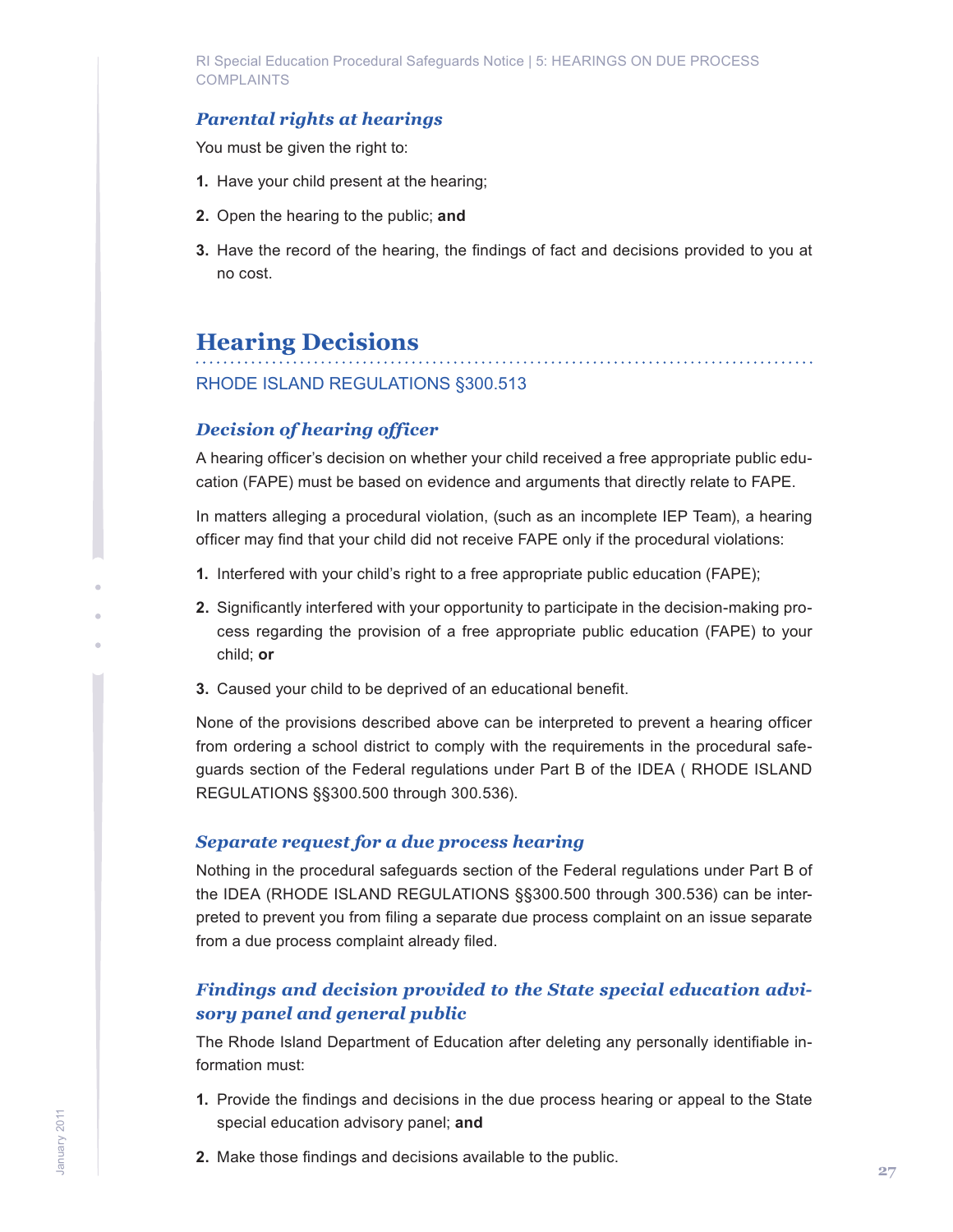## <span id="page-27-0"></span>**6. Appeals**

## **Finality of Decision; Appeal; Impartial Review**

RHODE ISLAND REGULATIONS §300.514

#### *Finality of hearing decision*

A decision made in a due process hearing (including a hearing relating to disciplinary procedures) is final, except that any party involved in the hearing (you or the school district) may appeal the decision by bringing a civil action, as under the heading *Civil Actions, Including the Time Period in Which to File Those Actions*.

## **Timelines and Convenience of Hearings and Reviews** . . . . . . . . . . . . . . . .

#### RHODE ISLAND REGULATIONS §300.515

The Rhode Island Department of Education must ensure that not later than 45-calendardays after the expiration of the 30-calendar-day period for resolution meetings **or**, as described under the sub-heading *Adjustments to the 30-calendar-day resolution period*, not later than 45-calendar-days after the expiration of the adjusted time period:

- **1.** A final decision is reached in the hearing; **and**
- **2.** A copy of the decision is mailed to each of the parties.

A hearing officer may grant specific extensions of time beyond the 45-calendar-day time period described above at the request of either party (you or the school district).

Each hearing must be conducted at a time and place that is reasonably convenient to you and your child.

## **Civil Actions, Including the Time Period in Which to File Those Actions**

RHODE ISLAND REGULATIONS §300.516

#### *General*

Any party (you or the school district) who does not agree with the findings and decision in the due process hearing (including a hearing relating to disciplinary procedures) has the right to bring a civil action with respect to the matter that was the subject of the due process hearing. The action may be brought in a State court of competent jurisdiction (a State court that has authority to hear this type of case) or in a district court of the United States without regard to the amount in dispute.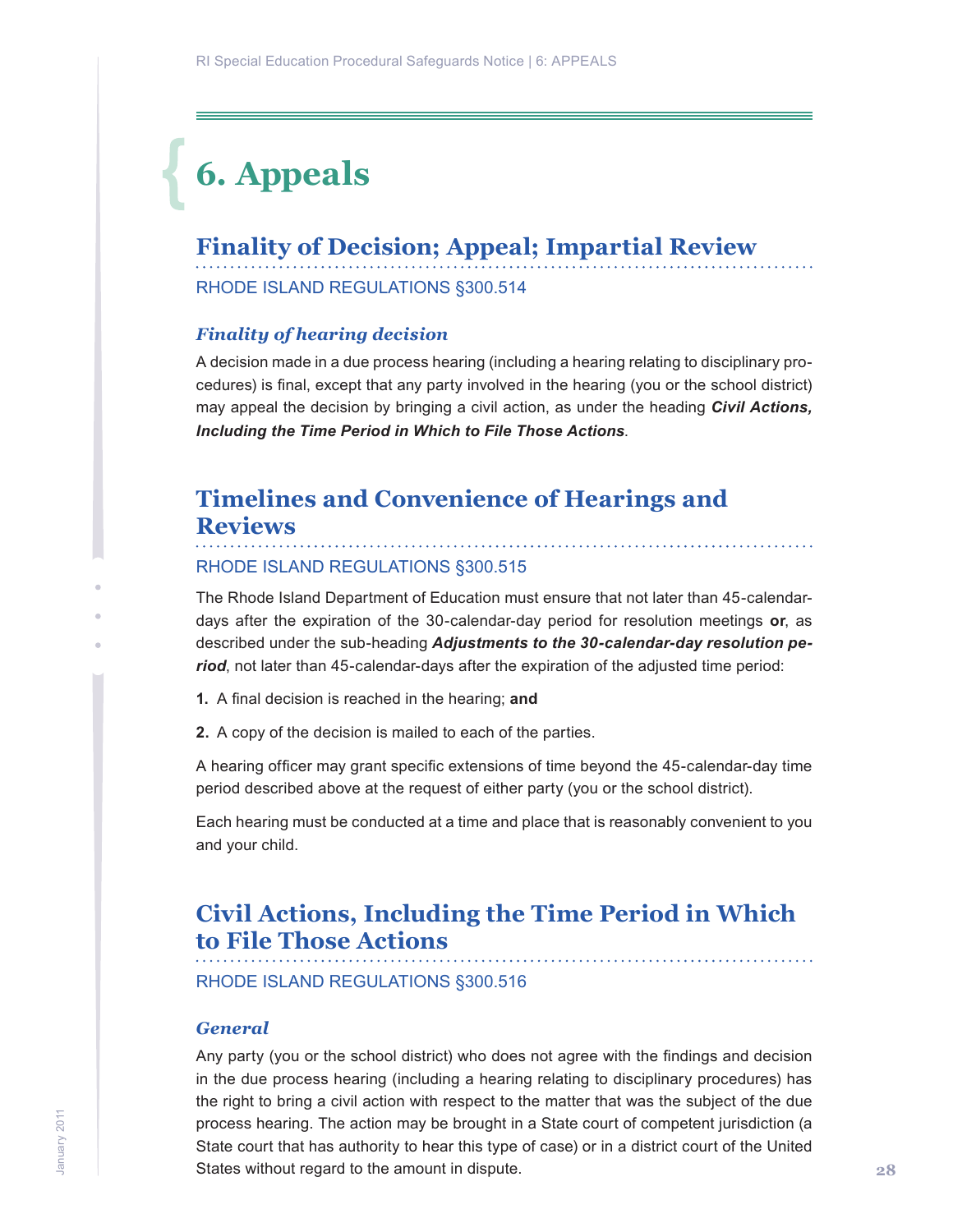#### <span id="page-28-0"></span>*Time limitation*

The party (you or the school district) bringing the action shall have 30-calendar-days from the date of the decision of the hearing officer to file a civil action.

#### *Additional procedures*

In any civil action, the court:

- **1.** Receives the records of the administrative proceedings;
- **2.** Hears additional evidence at your request or at the school district's request; **and**
- **3.** Bases its decision on the preponderance (majority) of the evidence and grants the relief that the court determines to be appropriate.

Under appropriate circumstances, judicial relief may include reimbursement of private school tuition and compensatory education services.

### *Jurisdiction of district courts*

The district courts of the United States have authority to rule on actions brought under Part B of the IDEA without regard to the amount in dispute.

#### *Rule of construction*

Nothing in Part B of the IDEA restricts or limits the rights, procedures, and remedies available under the U.S. Constitution, the Americans with Disabilities Act of 1990, Title V of the Rehabilitation Act of 1973 (Section 504), or other Federal laws protecting the rights of children with disabilities, except that before the filing of a civil action under these laws seeking relief that is also available under Part B of the IDEA, the due process procedures described above must be exhausted to the same extent as would be required if the party filed the action under Part B of the IDEA. This means that you may have remedies available under other laws that overlap with those available under the IDEA, but in general, to obtain relief under those other laws, you must first use the available administrative remedies under the IDEA (i.e., the due process complaint, resolution process including the resolution meeting; and impartial due process hearing procedures) before going directly into court.

## **The Child's Placement While the Due Process Complaint and Hearing are Pending**

#### RHODE ISLAND REGULATIONS §300.518

Except as provided below under the heading *Procedures When Disciplining Children With Disabilities*, once a due process complaint is sent to the other party, during the resolution process time period, and while waiting for the decision of any impartial due process hearing or court proceeding, unless you and the State or school district agree otherwise, your child must remain in his or her current educational placement.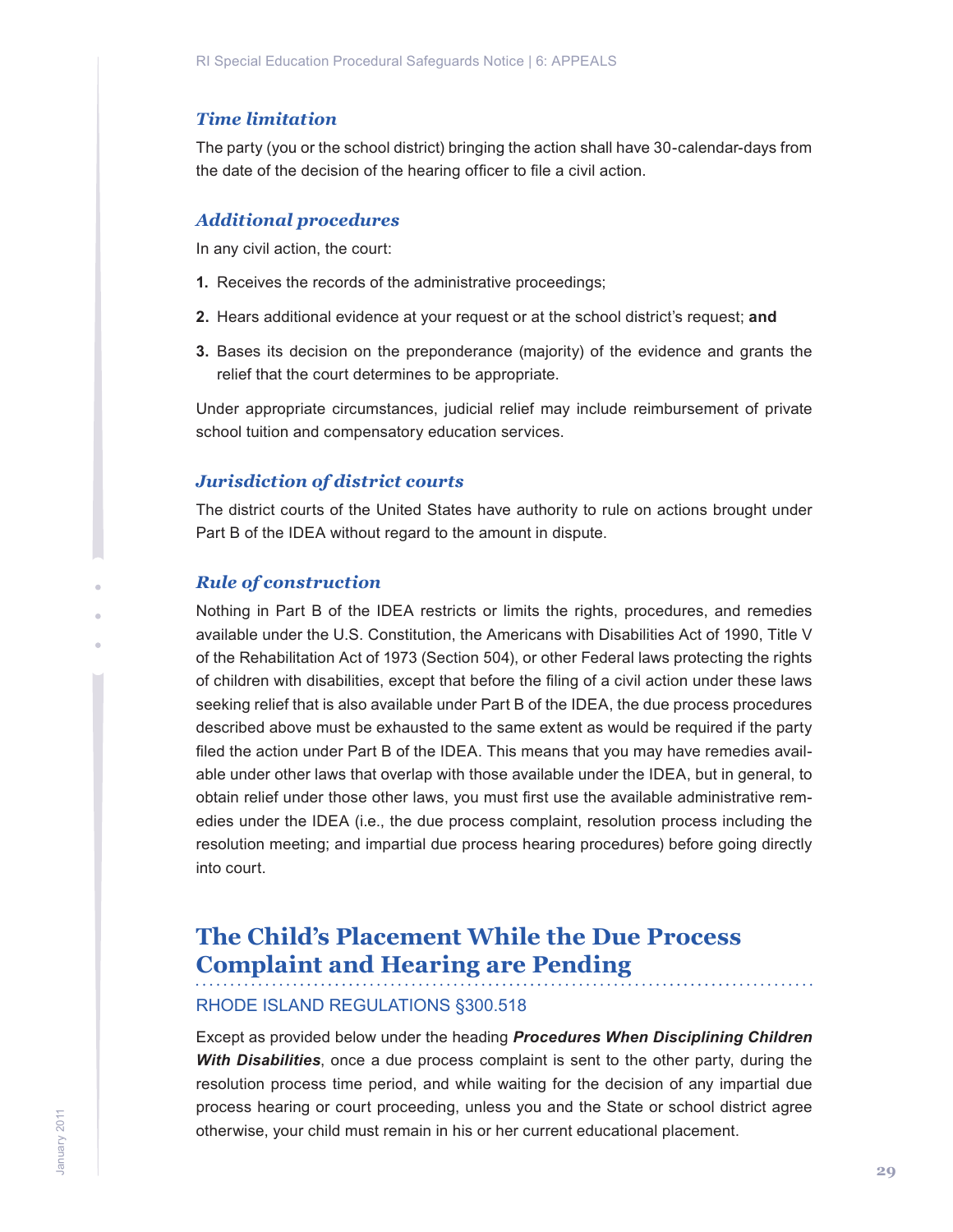<span id="page-29-0"></span>If the due process complaint involves an application for initial admission to public school, your child, with your consent, must be placed in the regular public school program until the completion of all such proceedings.

If the due process complaint involves an application for initial services under Part B of the IDEA for a child who is transitioning from being served under Part C of the IDEA to Part B of the IDEA and who is no longer eligible for Part C services because the child has turned three, the school district is not required to provide the Part C services that the child has been receiving. If the child is found eligible under Part B of the IDEA and you consent for the child to receive special education and related services for the first time, then, pending the outcome of the proceedings, the school district must provide those special education and related services that are not in dispute (those which you and the school district both agree upon).

If a hearing officer in a due process hearing conducted by the Rhode Island Department of Education agrees with you that a change of placement is appropriate, that placement must be treated as your child's current educational placement where your child will remain while waiting for a decision of any impartial due process hearing or court proceeding.

If there is a dispute about the student's current educational placement while a proceeding or decision is pending, you have a right to request a hearing before the Commissioner of Education by contacting the RIDE Legal office at 255 Westminster Street, Providence Rhode Island 02903 or by calling **401-222-8979**.

## **Attorneys' Fees**

## RHODE ISLAND REGULATIONS §300.517

#### *General*

In any action or proceeding brought under Part B of the IDEA, the court, in its discretion, may award reasonable attorneys' fees as part of the costs to you, if you prevail (win).

In any action or proceeding brought under Part B of the IDEA, the court, in its discretion, may award reasonable attorneys' fees as part of the costs to a prevailing State Educational Agency (Rhode Island Department of Education) or school district, to be paid by your attorney, if the attorney: (a) filed a complaint or court case that the court finds is frivolous, unreasonable, or without foundation; **or** (b) continued to litigate after the litigation clearly became frivolous, unreasonable, or without foundation; **or**

In any action or proceeding brought under Part B of the IDEA, the court, in its discretion, may award reasonable attorneys' fees as part of the costs to a prevailing State Educational Agency (Rhode Island Department of Education) or school district, to be paid by you or your attorney, if your request for a due process hearing or later court case was presented for any improper purpose, such as to harass, to cause unnecessary delay, or to unnecessarily increase the cost of the action or proceeding (hearing).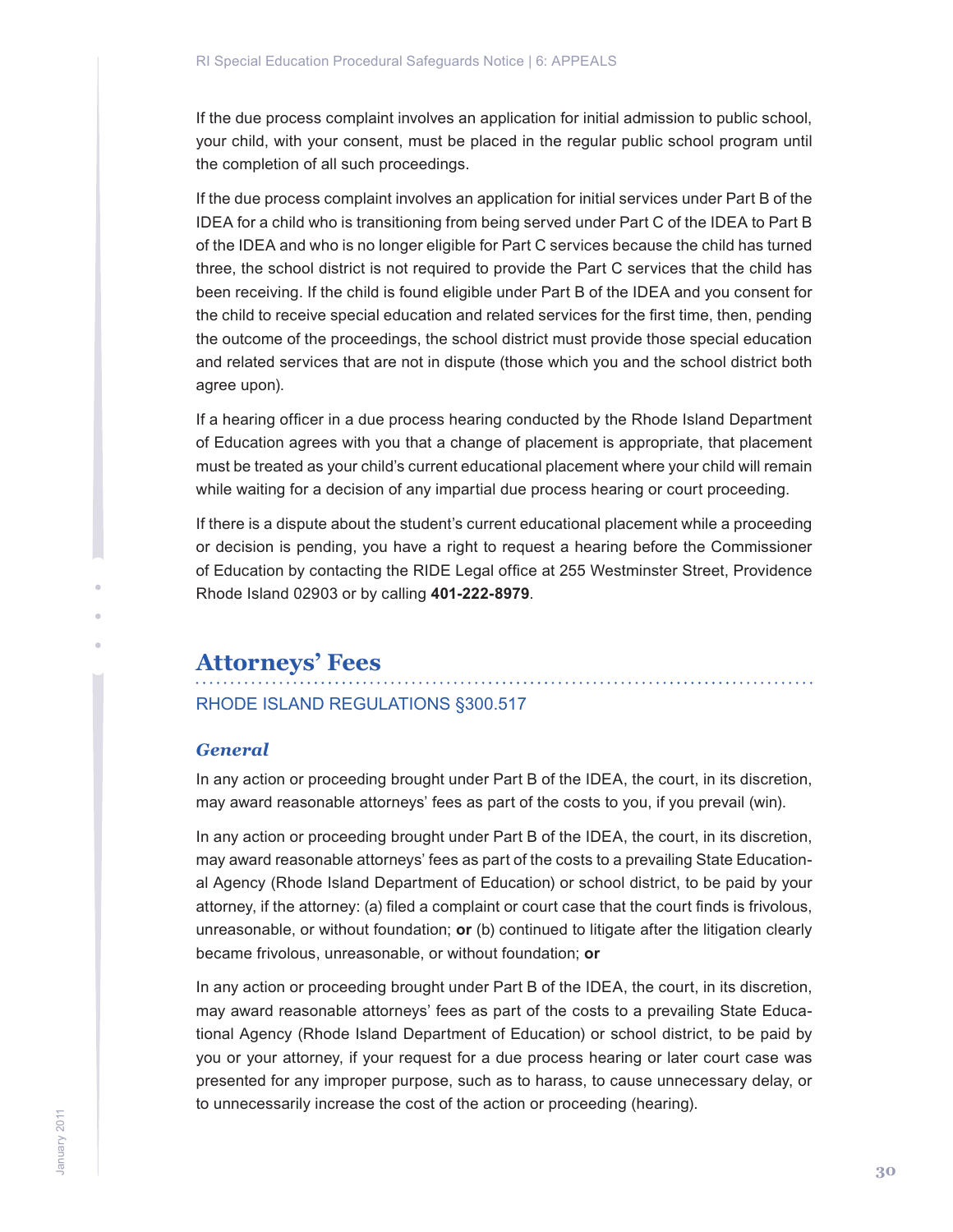## *Award of fees*

A court awards reasonable attorneys' fees as follows:

- **1.** Fees must be based on rates prevailing in the community in which the action or hearing arose for the kind and quality of services furnished. No bonus or multiplier may be used in calculating the fees awarded.
- **2.** Attorneys' Fees may not be awarded and related costs may not be reimbursed in any action or proceeding under Part B of the IDEA for services performed after a written offer of settlement made to you if:
	- **a)** The offer is made within the time prescribed by Rule 68 of the Federal Rules of Civil Procedure or, in the case of a due process hearing or State-level review, at any time more than 10 calendar days before the proceeding begins;
	- **b)** The offer is not accepted within 10 calendar days; **and**
	- **c)** The court or administrative hearing officer finds that the relief finally obtained by you is not more favorable to you than the offer of settlement.

Despite these restrictions, an award of attorneys' fees and related costs may be made to you if you prevail and you were substantially justified in rejecting the settlement offer.

**3.** Fees may not be awarded relating to any meeting of the individualized education program (IEP) Team unless the meeting is held as a result of an administrative proceeding or court action.

A resolution meeting, as described under the heading *Resolution Process*, is not considered a meeting convened as a result of an administrative hearing or court action, and also is not considered an administrative hearing or court action for purposes of these attorneys' fees provisions.

The court reduces, as appropriate, the amount of the attorneys' fees awarded under Part B of the IDEA, if the court finds that:

- **1.** You, or your attorney, during the course of the action or proceeding, unreasonably delayed the final resolution of the dispute;
- **2.** The amount of the attorneys' fees otherwise authorized to be awarded unreasonably exceeds the hourly rate prevailing in the community for similar services by attorneys of reasonably similar skill, reputation, and experience;
- **3.** The time spent and legal services furnished were excessive considering the nature of the action or proceeding; **or**
- **4.** The attorney representing you did not provide to the school district the appropriate information in the due process request notice as described under the heading *Due Process Complaint*.

However, the court may not reduce fees if the court finds that the State or school district unreasonably delayed the final resolution of the action or proceeding or there was a violation under the procedural safeguards provisions of Part B of the IDEA.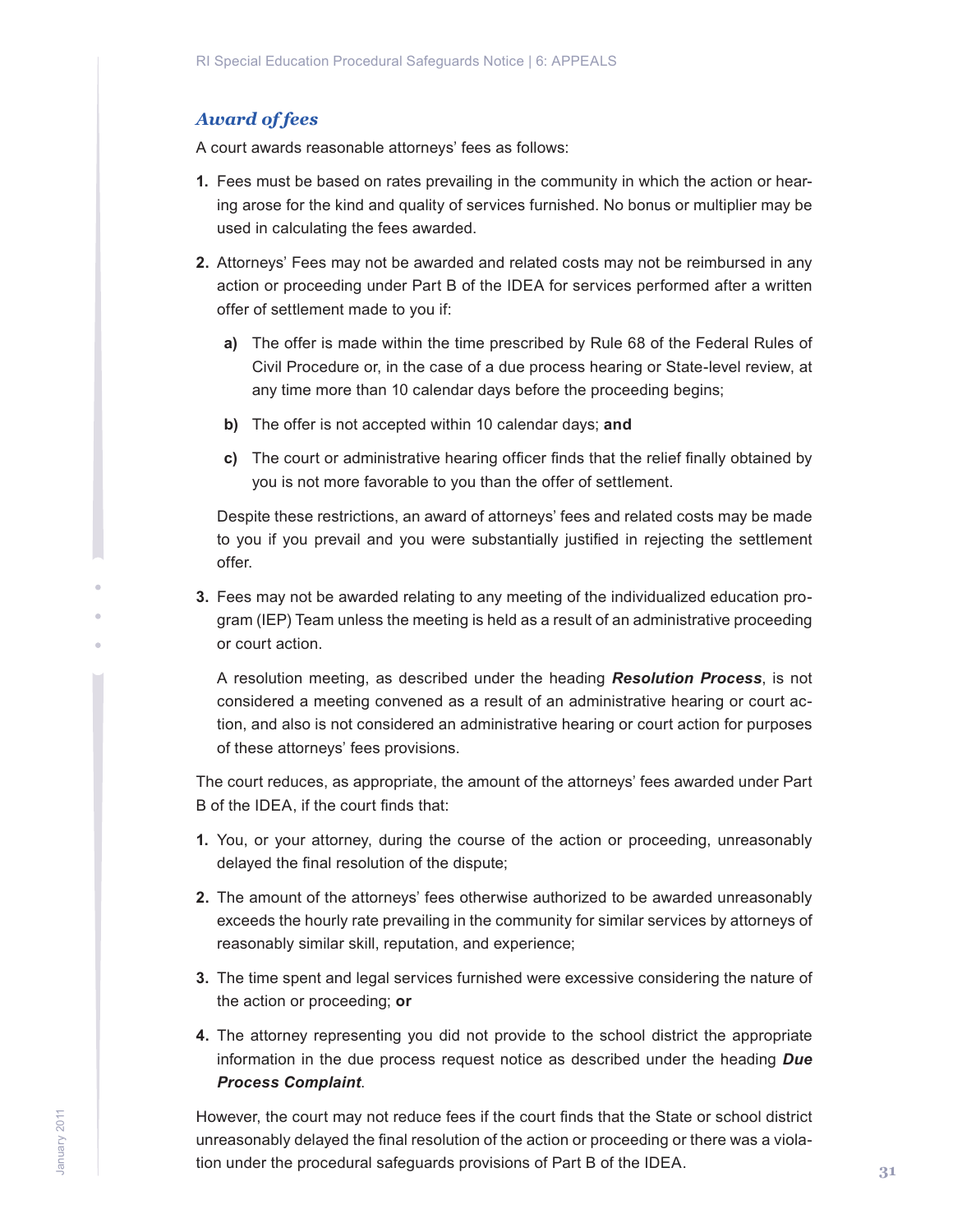## <span id="page-31-0"></span>**7. Procedures When Disciplining Children with Disabilities**

## **Authority of School Personnel**

#### RHODE ISLAND REGULATIONS §300.530

### *Case-by-case determination*

School personnel may consider any unique circumstances on a case-by-case basis, when determining whether a change of placement, made in accordance with the following requirements related to discipline, is appropriate for a child with a disability who violates a school code of student conduct.

#### *General*

To the extent that they take such action for children without disabilities, school personnel may, for not more than **10 consecutive school days**, remove a child with a disability who violates a code of student conduct from his or her current placement to an appropriate interim alternative educational setting, another setting, or suspension. School personnel may also impose additional removals of the child of not more than **10 consecutive school days** in that same school year for separate incidents of misconduct, as long as those removals do not constitute a change of placement (see the heading *Change of Placement Because of Disciplinary Removals* for the definition).

Once a child with a disability has been removed from his or her current placement for a total of **10 school days** in the same school year, the school district must, during any subsequent days of removal in that school year, provide services to the extent required below under the sub-heading *Services*.

## *Additional authority*

If the behavior that violated the student code of conduct was not a manifestation of the child's disability (see the sub-heading *Manifestation determination*) and the disciplinary change of placement would exceed **10 consecutive school days**, school personnel may apply the disciplinary procedures to that child with a disability in the same manner and for the same duration as it would to children without disabilities, except that the school must provide services to that child as described below under *Services*. The child's IEP Team determines the interim alternative educational setting for such services.

### *Services*

A school district is only required to provide services to a child with a disability who has been removed from his or her current placement for **10 school days or less** in that school year, if it provides services to a child without disabilities who has been similarly removed.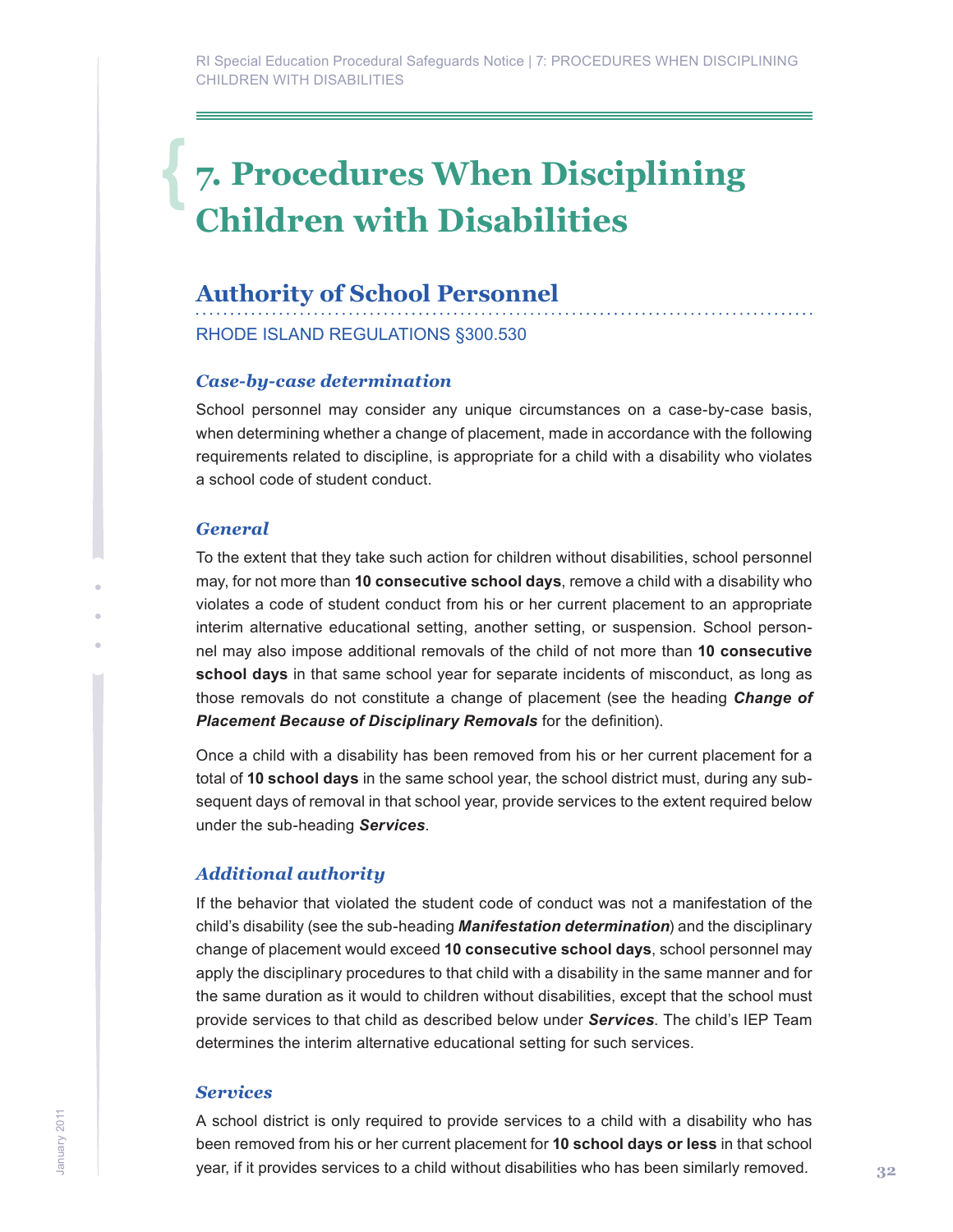A child with a disability who is removed from the child's placement for **more than 10 school days in a school year** and the behavior is not a manifestation of the child's disability (see sub-heading, *Manifestation determination*) or who is removed under special circumstances (see the sub-heading *Special Circumstances*) must:

- **1.** Continue to receive educational services (have available a free appropriate education), so as to enable the child to continue to participate in the general education curriculum, although in another setting( that may be an alternative educational setting), and to progress toward meeting the goals set out in the child's IEP; **and**
- **2.** Receive a functional behavioral assessment, and behavioral intervention services and modifications, which are designed to address the behavior violation so that it does not happen again.

After a child with a disability has been removed from his or her current placement for **10 school days** in that same school year, any additional removal constitutes as a change of placement (see the heading *Change of Placement Because of Disciplinary Remov*als). The child's IEP Team determines the extent to which services are needed to enable the child to continue to participate in the general education curriculum, although in another setting, and to progress toward meeting the goals set out in the child's IEP, and receive a functional behavioral assessment, and behavioral interventions services and modifications, that are designed to address the behavior violation so that it does not recur.

## *Manifestation determination*

Within **10 school days** of any decision to change the placement of a child with a disability because of a violation of a code of student conduct, the school district, you, and relevant members of the IEP Team (as determined by you and the school district) must review all relevant information in the student's file, including the child's IEP, any teacher observations, and any relevant information provided by you to determine:

- **1.** If the conduct in question was caused by, or had a direct and substantial relationship to, the child's disability; **or**
- **2.** If the conduct in question was the direct result of the school district's failure to implement the child's IEP.

If the school district, you, and relevant members of the child's IEP Team determine that either of those conditions was met, the conduct must be determined to be a manifestation of the child's disability.

If the school district, you, and relevant members of the child's IEP Team determine that the conduct in question was the direct result of the school district's failure to implement the IEP, the school district must take immediate action to remedy those deficiencies.

## *Determination that behavior was a manifestation of the child's disability*

If the school district, you, and relevant members of the IEP Team determine that the conduct was a manifestation of the child's disability, the IEP Team must either: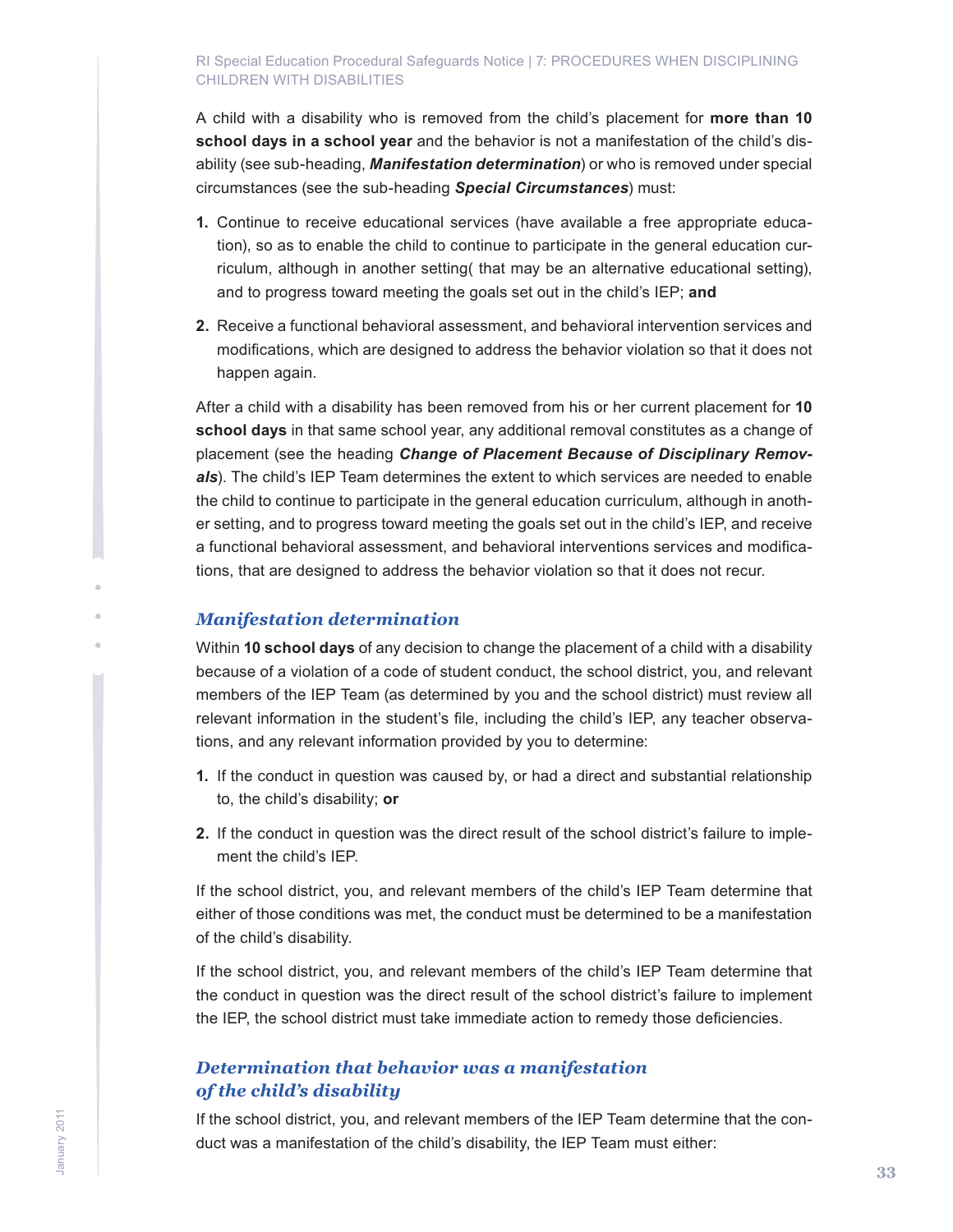- **1.** Conduct a functional behavioral assessment, unless the school district had conducted a functional behavioral assessment before the behavior that resulted in the change of placement occurred, and implement a behavioral intervention plan for the child; **or**
- **2.** If a behavioral intervention plan already has been developed, review the behavioral intervention plan, and modify it, as necessary, to address the behavior.

Except as described below under the sub-heading *Special circumstances*, the school district must return your child to the placement from which your child was removed, unless you and the district agree to a change of placement as part of the modification of the behavioral intervention plan.

## *Special circumstances*

Whether or not the behavior was a manifestation of your child's disability, school personnel may remove a student to an interim alternative educational setting (determined by the child's IEP Team) for not more than 45 school days, if your child:

- **1.** Carries a weapon (see the definition below) to school or has a weapon at school, on school premises, or at a school function under the jurisdiction of the Rhode Island Department of Education or a school district;
- **2.** Knowingly has or uses illegal drugs (see the definition below), or sells or solicits the sale of a controlled substance, (see the definition below), while at school, on school premises, or at a school function under the jurisdiction of the Rhode Island Department of Education or a school district; **or**
- **3.** Has inflicted serious bodily injury (see the definition below) upon another person while at school, on school premises, or at a school function under the jurisdiction of the Rhode Island Department of Education or a school district.

## *Definitions*

*Controlled substance* means a drug or other substance identified under schedules I, II, III, IV, or V in section 202(c) of the Controlled Substances Act (21 U.S.C. 812(c)).

*Illegal drug* means a controlled substance; but does not include a controlled substance that is legally possessed or used under the supervision of a licensed health-care professional or that is legally possessed or used under any other authority under that Act or under any other provision of Federal law.

*Serious bodily injury* has the meaning given the term ''serious bodily injury'' under paragraph (3) of subsection (h) of section 1365 of title 18, United States Code.

*Weapon* has the meaning given the term ''dangerous weapon'' under paragraph (2) of the first subsection (g) of section 930 of title 18, United States Code.

## *Notification*

On the date it makes the decision to make a removal that is a change of placement of your child because of a violation of a code of student conduct, the school district must notify you of that decision, and provide you with a procedural safeguards notice.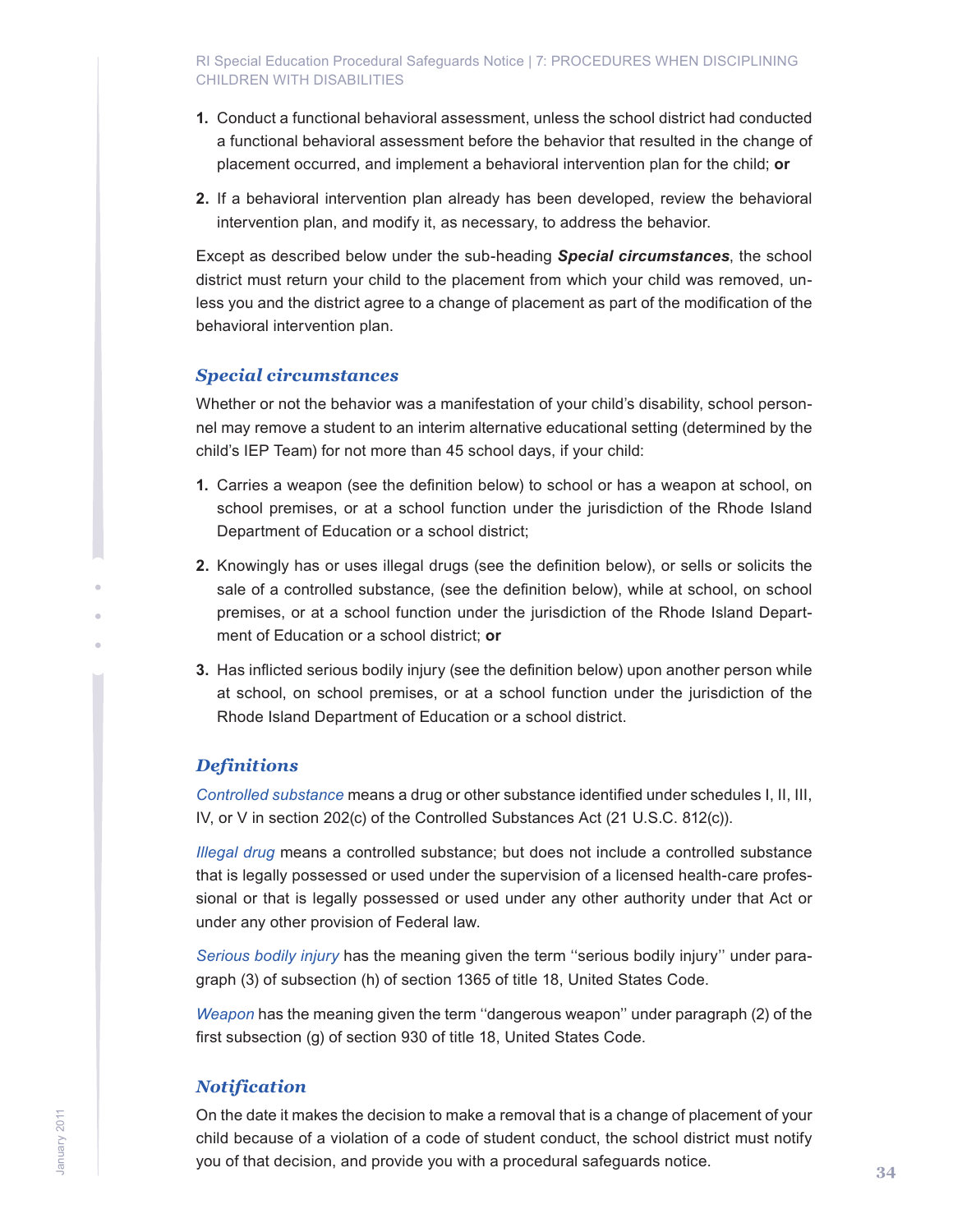<span id="page-34-0"></span>RI Special Education Procedural Safeguards Notice | 7: PROCEDURES WHEN DISCIPLINING CHILDREN WITH DISABILITIES

## **Change of Placement Because of Disciplinary Removals**

### RHODE ISLAND REGULATIONS §300.536

The removal of your child with a disability from your child's current educational placement is a **change of placement** if:

- **1.** The removal is for more than 10 school days in a row; **or**
- **2.** Your child has been subjected to a series of removals that are more than 10 cumulative school days in the same school year.

A change of placement, if challenged, is subject to review through due process and judicial proceedings.

## **Determination of Setting**

## RHODE ISLAND REGULATIONS § 300.531

The individualized education program (IEP) Team determines the interim alternative educational setting for removals that are **changes of placement**, and removals under the headings *Additional authority* and *Special circumstances*, above.

## **Appeal**

## RHODE ISLAND REGULATIONS § 300.532

### *General*

You may file a due process complaint (see the heading *Due Process Complaint Procedures*) to request a due process hearing if you disagree with:

- **1.** Any decision regarding placement made under these discipline provisions; **or**
- **2.** The manifestation determination described above.

The school district may file a due process complaint (see above) to request a due process hearing if it believes that maintaining the current placement of your child is substantially likely to result in injury to your child or to others.

## *Authority of hearing officer*

A hearing officer that meets the requirements described under the sub-heading *Impartial Hearing Officer* must conduct the due process hearing and make a decision. The hearing officer may:

**1.** Return your child with a disability to the placement from which your child was removed if the hearing officer determines that the removal was a violation of the requirements described under the heading *Authority of School Personnel*, or that your child's behavior was a manifestation of your child's disability; **or**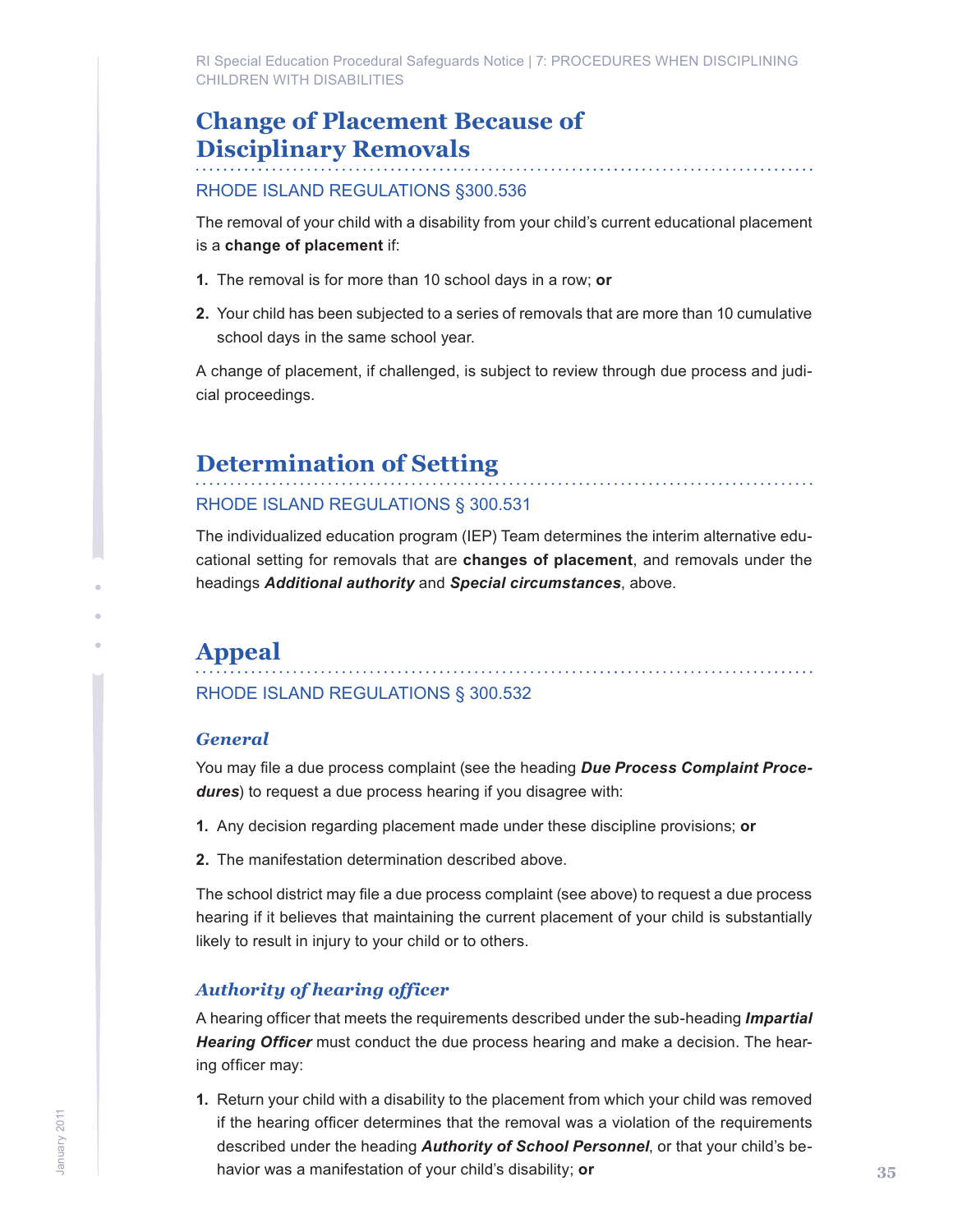<span id="page-35-0"></span>**2.** Order a change of placement of your child with a disability to an appropriate interim alternative educational setting for not more than 45 school days if the hearing officer determines that maintaining the current placement of your child is substantially likely to result in injury to your child or to others.

These hearing procedures may be repeated, if the school district believes that returning your child to the original placement is substantially likely to result in injury to your child or to others.

Whenever you or a school district file a due process complaint to request such a hearing, a hearing must be held that meets the requirements described under the headings *Due Process Complaint Procedures, Hearings on Due Process Complaints*, except as follows:

- **1.** The Rhode Island Department of Education must arrange for an expedited due process hearing, which must result in a determination within **10** business days of the date the hearing is requested. A hearing officer may grant an extension not to exceed fortyfive (45) calendar days from the receipt of the original hearing request.
- **2.** Unless you and the school district agree in writing to waive the meeting, or agree to use mediation, a resolution meeting must occur within **seven** calendar days of receiving notice of the due process complaint. The hearing may proceed unless the matter has been resolved to the satisfaction of both parties within **15** calendar days of receipt of the due process complaint.
- **3.** The State may establish different procedural rules for expedited due process hearings than it has established for other due process hearings, but except for the timelines, those rules must be consistent with the rules in this document regarding due process hearings.

You or the school district may appeal the decision in an expedited due process hearing in the same way as they may for decisions in other due process hearings (see the heading *Appeals*).

## **Placement During Appeals**

## RHODE ISLAND REGULATIONS §300.533

When, as described above, you or the school district file a due process complaint related to disciplinary matters, your child must (unless you and the Rhode Island Department of Education or school district agree otherwise) remain in the interim alternative educational setting pending the decision of the hearing officer, or until the expiration of the time period of removal as provided for and described under the heading *Authority of School Personnel,* whichever occurs first.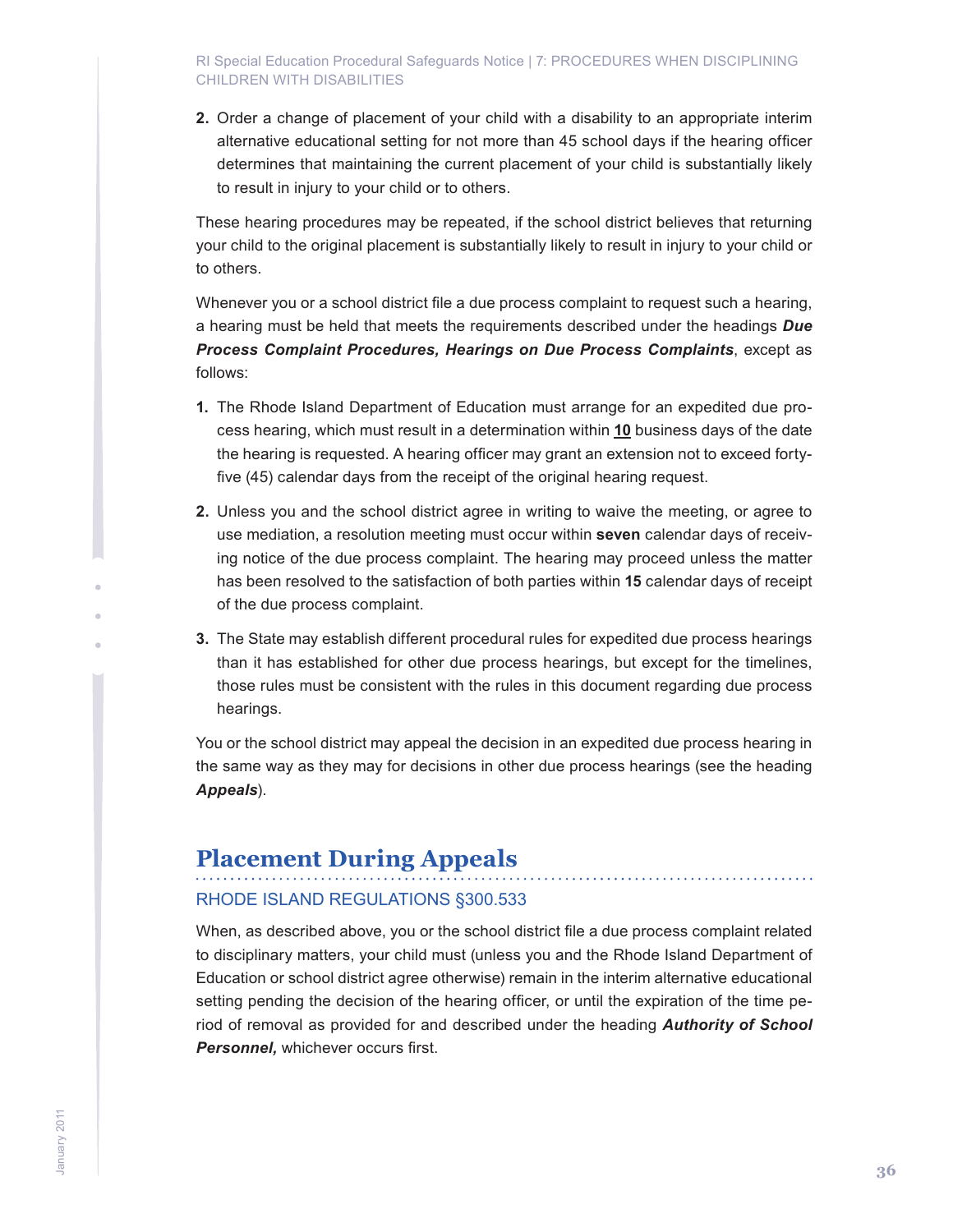<span id="page-36-0"></span>RI Special Education Procedural Safeguards Notice | 7: PROCEDURES WHEN DISCIPLINING CHILDREN WITH DISABILITIES

## **Protections for Children Not Yet Eligible for Special Education and Related Services**

RHODE ISLAND REGULATIONS §300.5

## *General*

If your child has not been determined eligible for special education and related services and violates a code of student conduct, but the school district had knowledge (as determined below) before the behavior that brought about the disciplinary action occurred, that your child was a child with a disability, then your child may assert any of the protections described in this notice.

## *Basis of knowledge for disciplinary matters*

A school district must be deemed to have knowledge that your child is a child with a disability if, before the behavior that brought about the disciplinary action occurred:

- **1.** You expressed concern in writing to supervisory or administrative personnel of the appropriate educational agency, or to your child's teacher that your child is in need of special education and related services;
- **2.** You requested an evaluation related to eligibility for special education and related services under Part B of the IDEA; **or**
- **3.** Your child's teacher or other school district personnel expressed specific concerns about a pattern of behavior demonstrated by your child directly to the school district's director of special education or to other supervisory personnel of the school district.

## *Exception*

A school district would not be deemed to have such knowledge if:

- **1.** You have not allowed an evaluation of your child or refused special education services; **or**
- **2.** Your child has been evaluated and determined not to be a child with a disability under Part B of the IDEA.

## *Conditions that apply if there is no basis of knowledge*

If prior to taking disciplinary measures against the child, a school district does not have knowledge that your child is a child with a disability, as described above under the subheadings *Basis of knowledge for disciplinary matters* and *Exception*, your child may be subjected to the disciplinary measures that are applied to children without disabilities who engaged in comparable behaviors.

However, if a request is made for an evaluation of your child during the time period in which your child is subjected to disciplinary measures, the evaluation must be conducted in an expedited manner.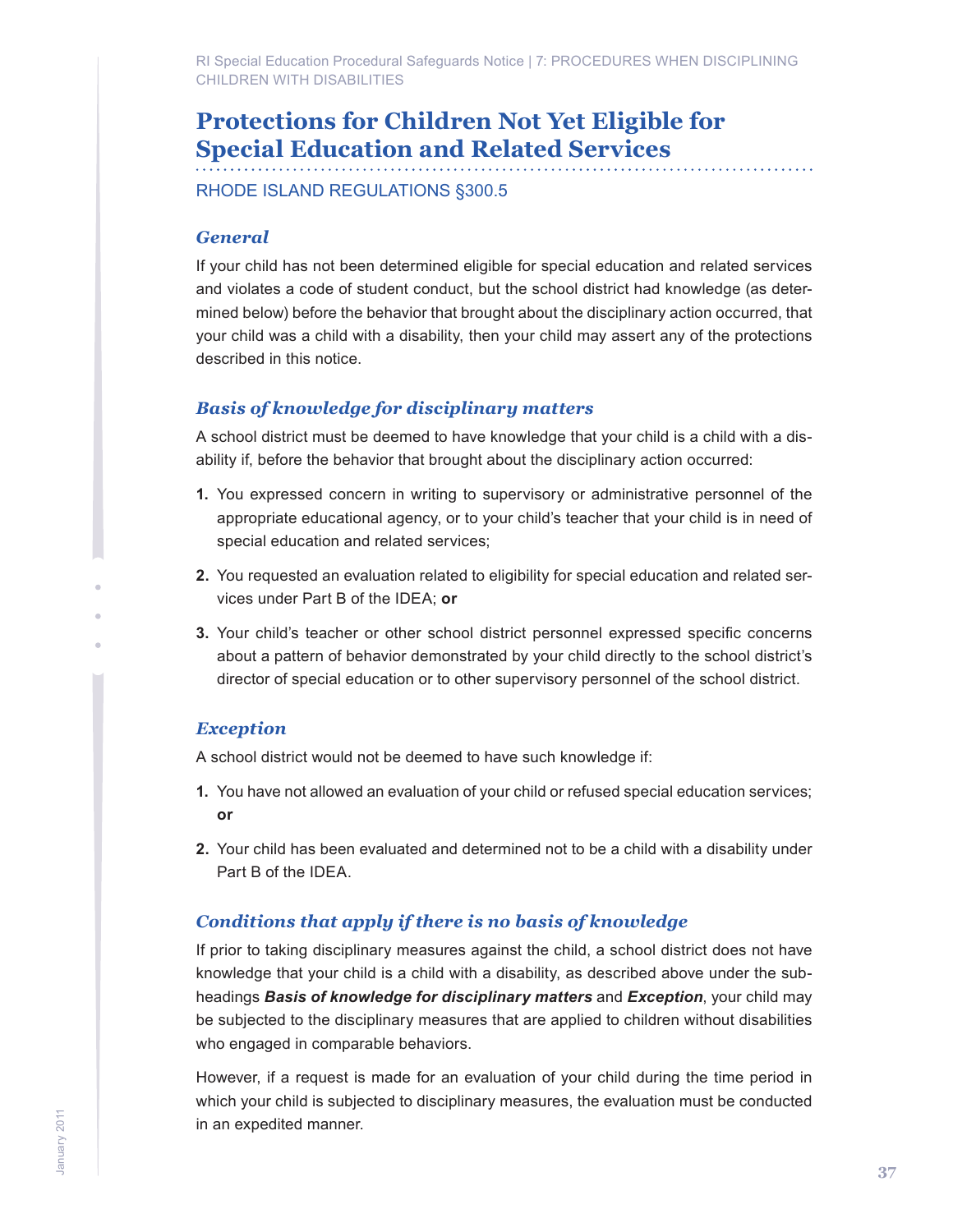#### <span id="page-37-0"></span>RI Special Education Procedural Safeguards Notice | 7: PROCEDURES WHEN DISCIPLINING CHILDREN WITH DISABILITIES

Until the evaluation is completed, your child remains in the educational placement determined by school authorities, which can include suspension or expulsion without educational services.

If your child is determined to be a child with a disability, taking into consideration information from the evaluation conducted by the school district, and information provided by you, the school district must provide special education and related services in accordance with Part B of the IDEA, including the disciplinary requirements described above.

## **Referral to and Action by Law Enforcement and Judicial Authorities**

## RHODE ISLAND REGULATIONS §300.535

Part B of the IDEA does not:

- **1.** Prohibit an agency from reporting a crime committed by a child with a disability to appropriate authorities; **or**
- **2.** Prevent State law enforcement and judicial authorities from exercising their responsibilities with regard to the application of Federal and State law to crimes committed by a child with a disability.

### *Transmittal of records*

If a school district reports a crime committed by a child with a disability, the school district:

- **1.** Must ensure that copies of the child's special education and disciplinary records are transmitted for consideration by the authorities to whom the agency reports the crime; **and**
- **2.** May transmit copies of the child's special education and disciplinary records only to the extent permitted by the Family Educational Rights and Privacy Act (FERPA).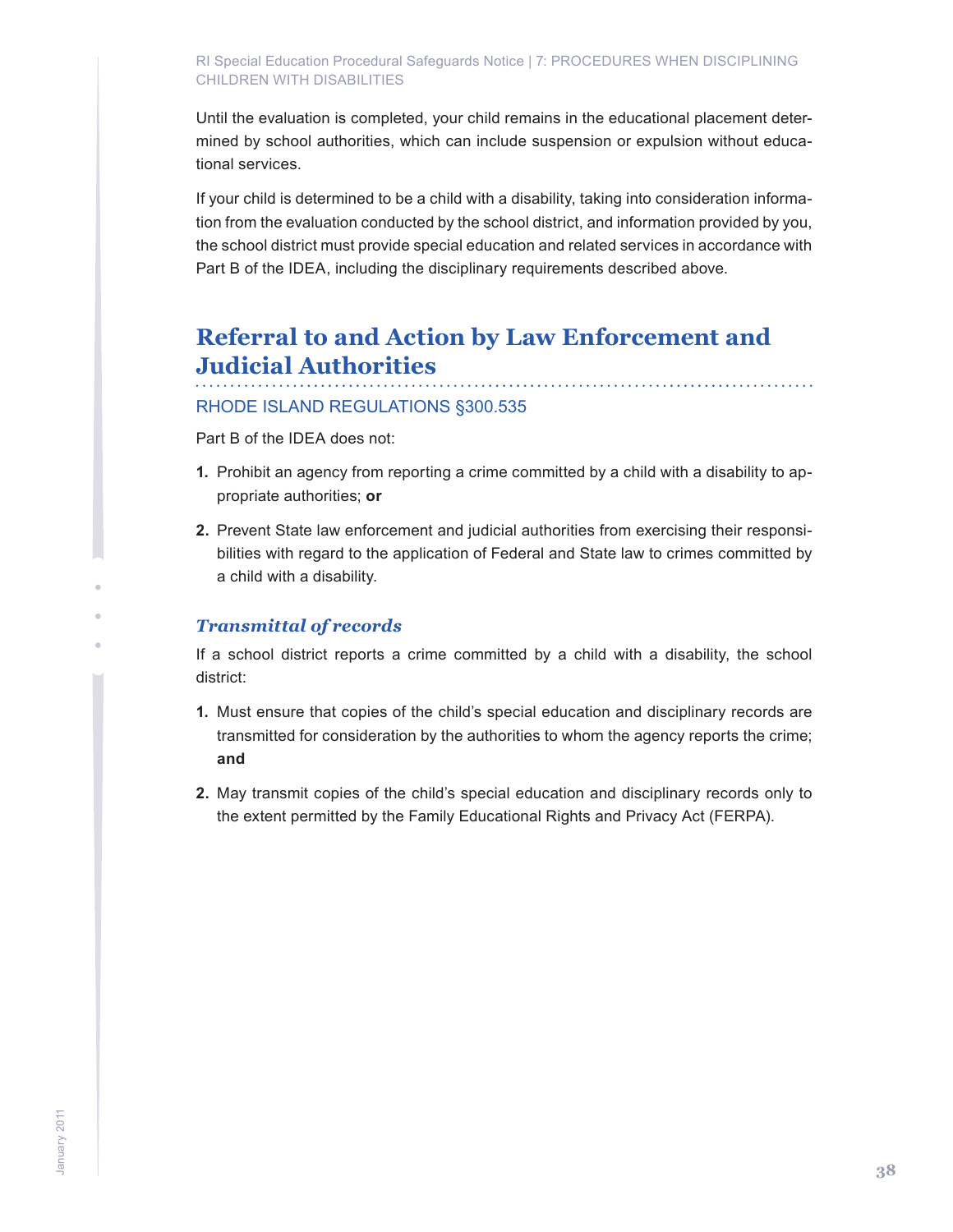## <span id="page-38-0"></span>**8. Requirements for Unilateral Placement by Parents of Children in Private Schools at Public Expense**

## **General**

## RHODE ISLAND REGULATIONS §300.148

Part B of the IDEA does not require a school district to pay for the cost of education, including special education and related services, of your child with a disability at a private school or facility if the school district made a free appropriate public education (FAPE) available to your child and you choose to place the child in a private school or facility. However, the school district where the private school is located must include your child in the population whose needs are addressed under the Part B provisions regarding children who have been placed by their parents in a private school under Rhode Island REGULATIONS §§300.131 through 300.144. Additionally, the school district where your child resides may be responsible to provide special education services as required by R.I.G.L. § 16-24-1.

## *Reimbursement for private school placement*

If your child previously received special education and related services under the authority of a school district, and you choose to enroll your child in a private preschool, elementary school, or secondary school without the consent of or referral by the school district, a court or a hearing officer may require the agency to reimburse you for the cost of that enrollment if the court or hearing officer finds that the agency had not made a free appropriate public education (FAPE) available to your child in a timely manner prior to that enrollment and that the private placement is appropriate. A hearing officer or court may find your placement to be appropriate, even if the placement does not meet the State standards that apply to education provided by the Rhode Island Department of Education and school districts.

## *Limitation on reimbursement*

The cost of reimbursement described in the paragraph above may be reduced or denied:

**1.** If: (a) At the most recent individualized education program (IEP) meeting that you attended prior to your removal of your child from the public school, you did not inform the IEP Team that you were rejecting the placement proposed by the school district to provide FAPE to your child, including stating your concerns and your intent to enroll your child in a private school at public expense; or (b) At least 10 business days (including any holidays that occur on a business day) prior to your removal of your child from the public school, you did not give written notice to the school district of that information;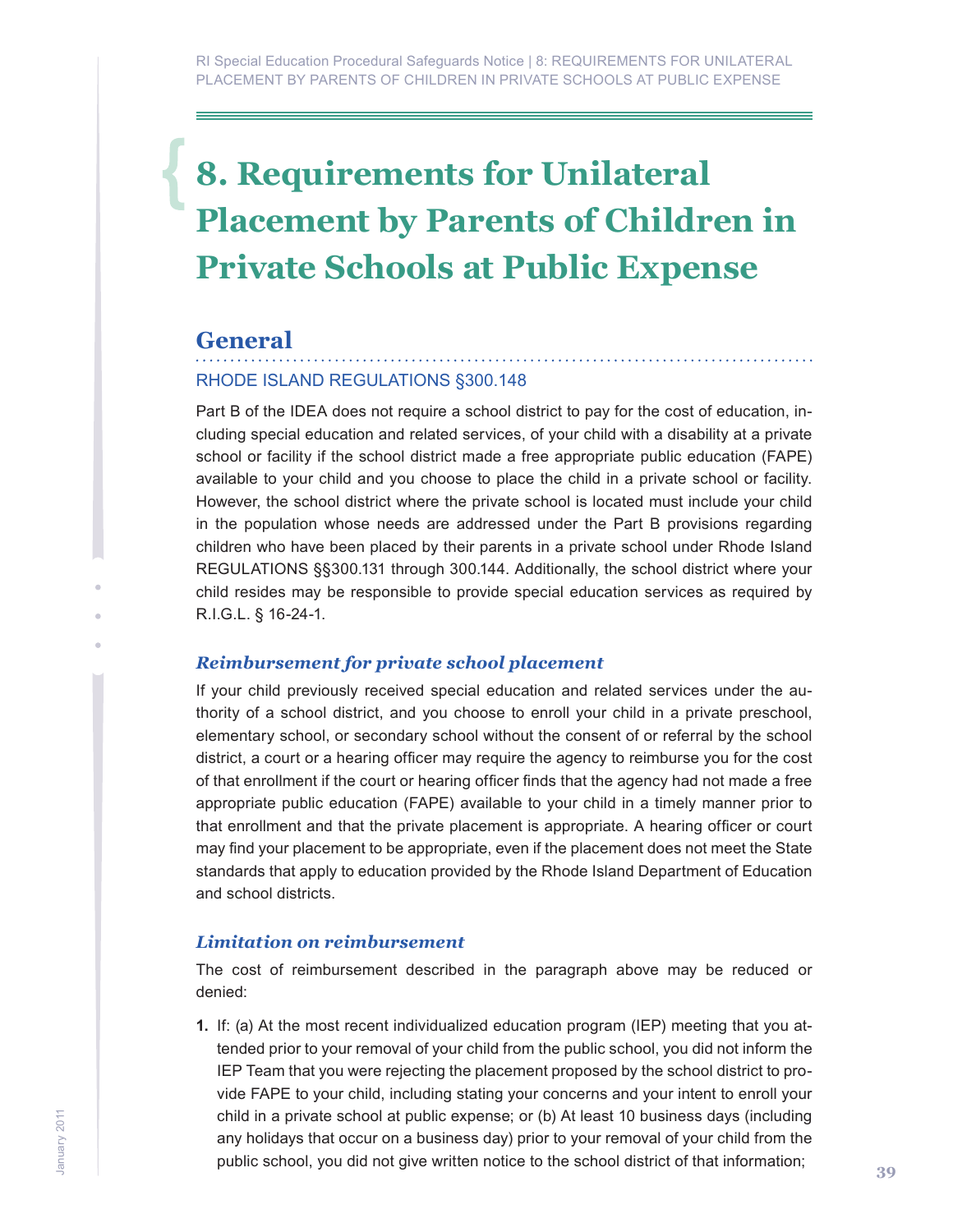- <span id="page-39-0"></span>**2.** If, prior to your removal of your child from the public school, the school district provided prior written notice to you, of its intent to evaluate your child (including a statement of the purpose of the evaluation that was appropriate and reasonable), but you did not make the child available for the evaluation; **or**
- **3.** Upon a court's finding that your actions were unreasonable.

However, the cost of reimbursement:

- **1.** Must not be reduced or denied for failure to provide the notice if: (a) The school prevented you from providing the notice; (b) You had not received notice of your responsibility to provide the notice described above; or (c) Compliance with the requirements above would likely result in physical harm to your child; **and**
- **2.** May, in the discretion of the court or a hearing officer, not be reduced or denied for your failure to provide the required notice if: (a) You are not literate or cannot write in English; or (b) Compliance with the above requirement would likely result in serious emotional harm to the child.

## **Acknowledgement**

This document is based upon the United States Department of Education Model Form: Procedural Safeguards Notice Revised June 2009 and has been adapted to meet the Rhode Island Board of Regents Regulations Governing the Education of Children With Disabilities, Effective July 1, 2010.

http://idea.ed.gov/static/modelForms

## **Resources**

- Options and Resources, Rhode Island Informal and Formal Special Education Options and Resources for Dispute Resolution
- Mediation Requests
- Complaint Process and Forms
- Request for Due Process Hearing

http://www.ride.ri.gov/Special\_Populations/Dispute\_resolution/

Rhode Island Department of Education, www.ride.ri.gov, 401-222-8999, TTY 1-800-745-5555